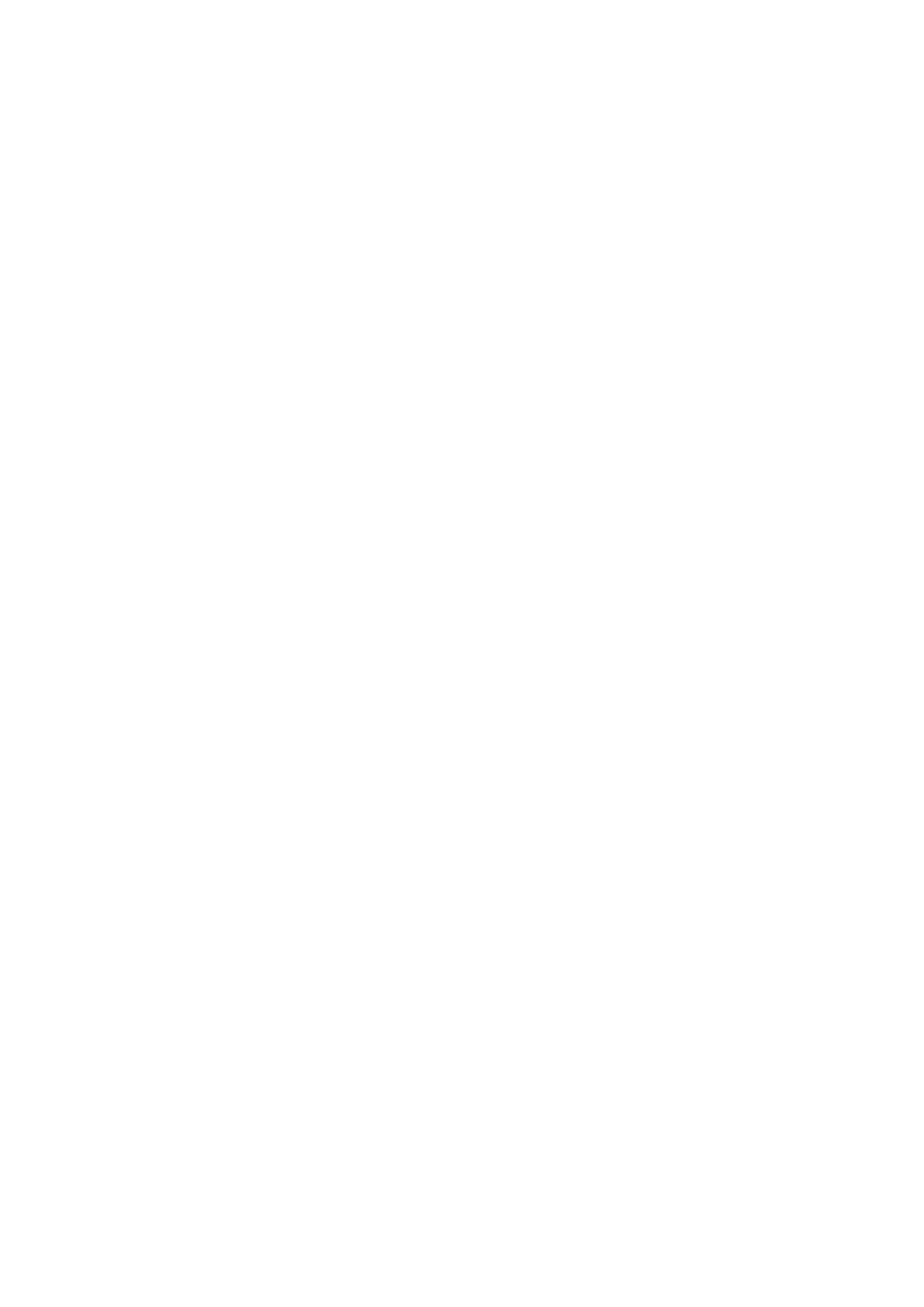# The effect of brooders on the synchronization of behaviour in broilers

*Effekten av värmetak på synkronisering av beteende hos slaktkycklingar*

#### Elin Yngve

| Supervisor:                  | Harry Blokhuis, Swedish University of Agricultural Sciences, Department<br>of Animal Environment and Health |
|------------------------------|-------------------------------------------------------------------------------------------------------------|
| <b>Assistant supervisor:</b> | Sara Forslind, Swedish University of Agricultural Sciences, Department<br>of Animal Environment and Health  |
| Examiner:                    | Anette Wichman, Swedish University of Agricultural Sciences,<br>Department of Animal Environment and Health |

| Credits:                               | 30 credits                                 |
|----------------------------------------|--------------------------------------------|
| Level:                                 | Second cycle, A2E                          |
| Course title:                          | Independent project in Animal Science      |
| Course code:                           | EX0870                                     |
| Programme/education:                   | Animal Science                             |
| <b>Course coordinating department:</b> | Department of Animal Breeding and Genetics |
| Place of publication:                  | Uppsala                                    |
| Year of publication:                   | 2019                                       |
| <b>Online publication:</b>             | https://stud.epsilon.slu.se                |

**Keywords:** broilers, rest, sleeping, synchronization, brooder

**Swedish University of Agricultural Sciences** Faculty of Veterinary Medicine and Animal Science Department of Animal Environment and Health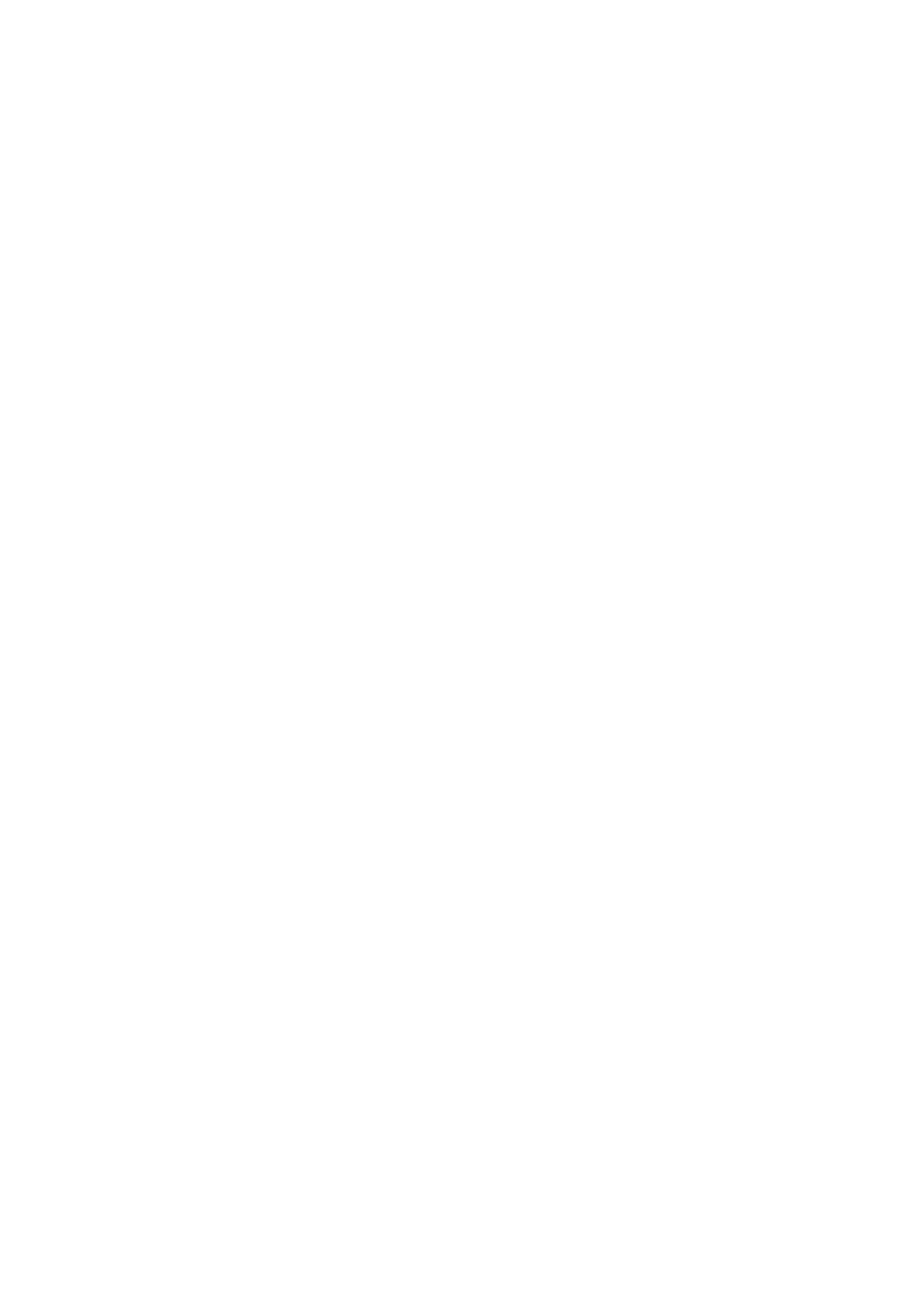# Abstract

For the first weeks of their life chickens in nature sleep and rest on the ground under the brooding hen. However, broilers in conventional production are kept in very barren environment with high stocking densities which does not encourage sleep and rest. It has been hypothesized that the absence of a broody hen leads to the chickens being less synchronized in their behaviour and that this increases the risk of resting chicks being disturbed by other active chicks. The aim of this study was to investigate if access to brooders would influence synchronization of behaviour and, because of potentially better sleep, make the chickens less fearful and have a more lasting memory. 600 broilers of the fast-growing genetic line Ross 308 were raised in 10 floor pens with 60 birds in each pen. There were four pens with heated brooders (HB), three pens with cold brooders (CB) and three pens without brooders (C). The chickens behaviour was recorded in the home pens on 7 and 21 days of age to measure their synchronization. Fourteen chickens from each treatment were subjected to a reversal learning test at 2 weeks of age and at 9 and 19 days of age five chickens from each pen were put through a tonic immobility test. At 7 days of age chickens from the HB and CB groups were more synchronized in their comfort behaviours and the HB groups also had a tendency to be more synchronized in their standing behaviour. At 21 days of age chickens from the HB groups were more synchronized in their resting behaviour. However, chickens from the CB and C groups were more synchronized in their explorative behaviour. In the reversal learning test chickens from the CB groups made more right choices and less wrong choices compared to the other groups. There were no differences found between the treatments in the tonic immobility test. The results from this study indicate that access to heated brooders for the first three weeks of life made the chickens more synchronized in their resting behaviour. However, more synchronized resting was not found to have an effect on their fearfulness nor on their performance in a reversal learning test. Further research would be needed to evaluate what effect access to heated brooders, and what effect synchronization, has on sleep disturbances.

*Keywords:* broilers, sleep, resting, synchronization, brooders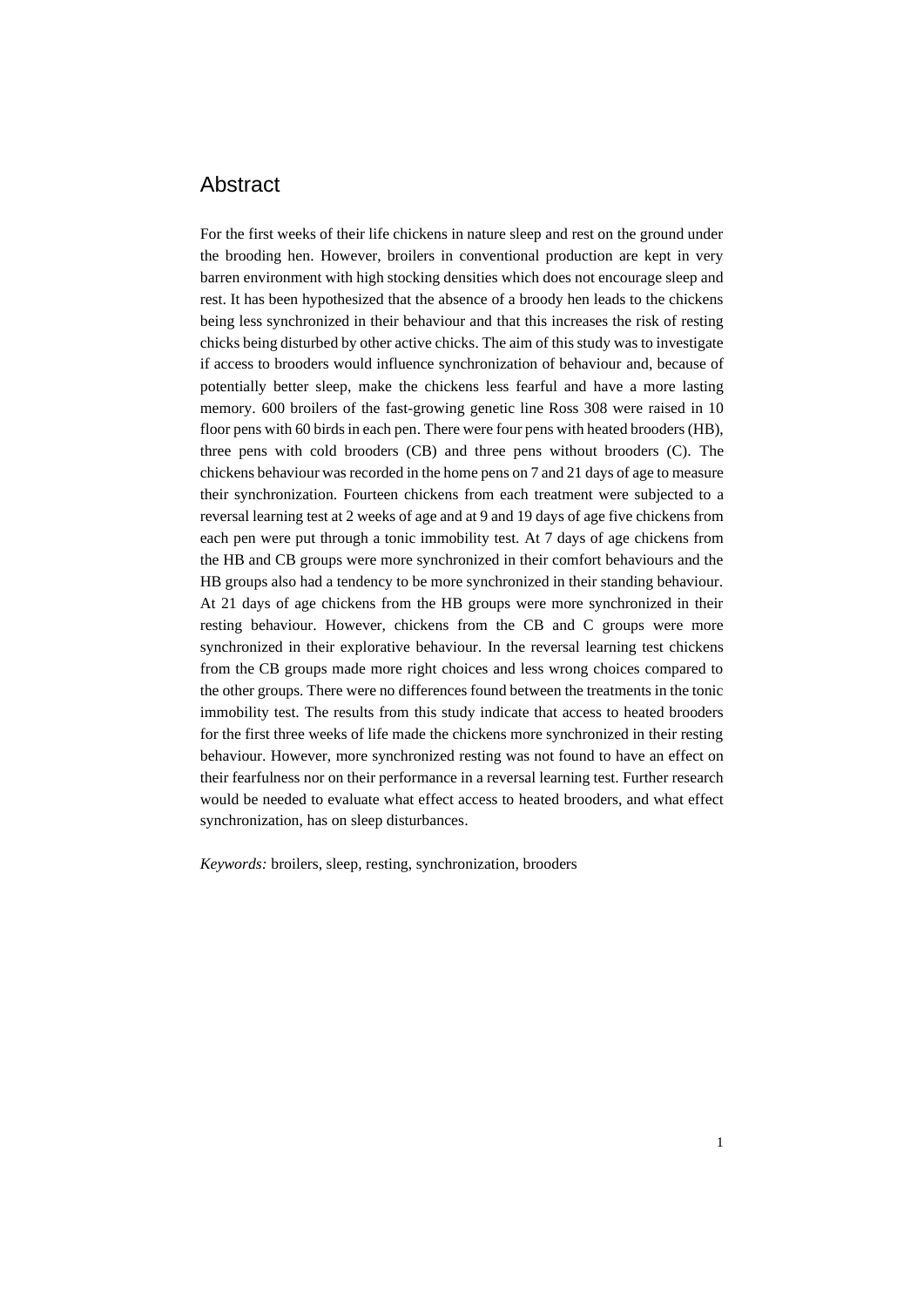# Sammanfattning

Under de första veckorna av sina liv sover och vilar kycklingar i naturen på marken under hönan. Men i konventionell slaktkycklingproduktion hålls kycklingarna i en mycket karg miljö med hög beläggningsgrad vilket inte uppmuntrar till sömn och vila. Det har hypotiserats att frånvaron av hönan leder till att kycklingarna blir mindre synkroniserade i sina beteenden vilket ökar risken för att vilande kycklingar blir störda av aktiva kycklingar. Syftet med den här studien var att undersöka om tillgång till värmetak påverkar synkroniseringen av kycklingars beteende och därmed påverka kycklingarnas rädsla och minne. 600 slaktkycklingar av linjen Ross 308 hölls i 10 boxar med 60 kycklingar i varje box. Fyra av boxarna hade varma värmetak (HB), tre boxar hade kalla värmetak (CB) och tre boxar var utan värmetak (C). Kycklingarnas beteende i boxarna observerades vid 7 och 21 dagars ålder för att undersöka deras synkronisering. Fjorton kycklingar från varje behandling deltog i ett *reversal learning test* vid två veckors ålder och vid 9 och 19 dagars ålder fick 5 individer från varje box delta i ett *tonic immobility test*. Vid 7 dagars ålder var kycklingarna från HB och CB grupperna mer synkroniserade i sina komfortbeteenden och HB grupperna hade också en tendens att vara mer synkroniserade i sitt stå beteende. Vid 21 dagars ålder var kycklingar från HB grupperna mer synkroniserade i sitt vilobeteende. Däremot var kycklingar från CB och C grupperna mer synkroniserade i sitt undersökande beteende. I reversal learning testet gjorde kycklingarna från CB grupperna mer rätta val och färre fel val jämfört med de andra grupperna. Det var ingen skillnad mellan de olika behandlingarna i tonic immobility testet. Resultaten från denna studie indikerar att tillgång till varma värmetak under de tre första veckorna av livet ledde till att kycklingarna blev mer synkroniserade i sitt vilobeteende. Dock verkade inte mer synkroniserad ha någon effekt på deras rädsla eller deras minne. Ytterligare forskning behövs för att kunna utvärdera vad för effekt värmetak, och synkronisering av vila, har för slaktkycklingars sömn och vila.

*Nyckelord:* slaktkyckling, sömn, vila, synkronisering, värmetak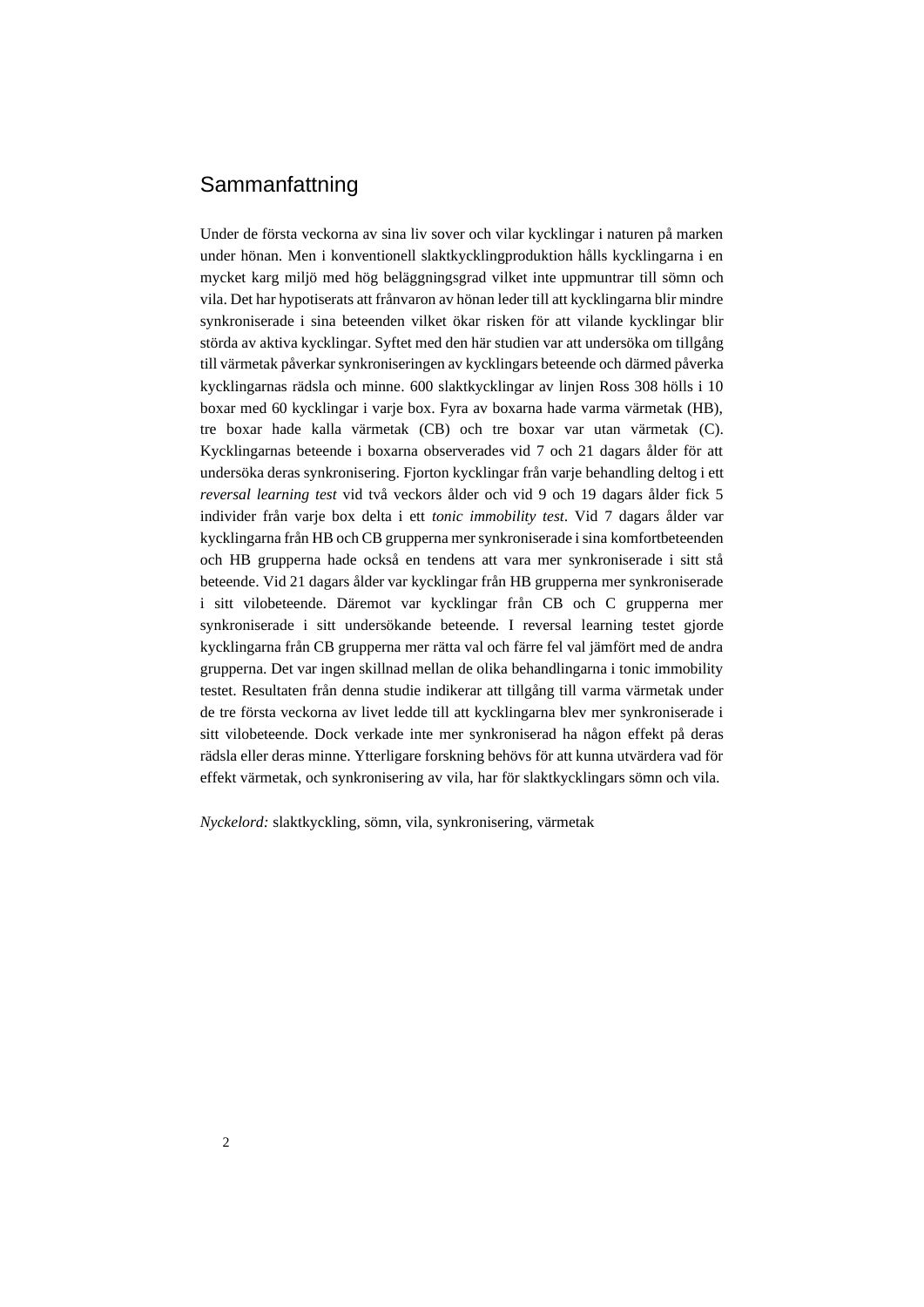# Table of contents

| 1   | <b>Introduction</b>                                 | 5              |  |  |  |  |
|-----|-----------------------------------------------------|----------------|--|--|--|--|
| 1.1 | Natural resting behaviour in poultry                | 5              |  |  |  |  |
| 1.2 | Synchronization of behaviour                        | 6              |  |  |  |  |
| 1.3 | The function of sleep                               | $\overline{7}$ |  |  |  |  |
|     | 1.3.1<br>The effect of sleep on learning and memory | 8              |  |  |  |  |
|     | 1.3.2<br>The effect of sleep on fearfulness         | 8              |  |  |  |  |
|     | 1.3.3 The importance of sleep in young animals      | 9              |  |  |  |  |
| 1.4 | Aim and hypotheses                                  | 9              |  |  |  |  |
|     | 1.4.1<br><b>Hypotheses</b>                          | 9              |  |  |  |  |
| 2   | <b>Material and methods</b>                         | 10             |  |  |  |  |
| 2.1 | Animals and housing                                 | 10             |  |  |  |  |
| 2.2 | Treatments                                          | 11             |  |  |  |  |
|     | 2.2.1<br>Heated brooders (HB)                       | 11             |  |  |  |  |
|     | 2.2.2 Cold brooders (CB)                            | 12             |  |  |  |  |
|     | 2.2.3 Control (C)                                   | 12             |  |  |  |  |
| 2.3 | Behavioural observations in the home pen            | 12             |  |  |  |  |
| 2.4 | <b>Behavioural tests</b>                            | 13             |  |  |  |  |
|     | 2.4.1<br>Reversal learning (T-maze)                 | 13             |  |  |  |  |
|     | 2.4.2 Tonic immobility (TI)                         | 14             |  |  |  |  |
| 2.5 | Statistical analysis                                | 15             |  |  |  |  |
|     | 2.5.1<br>Home pen observations                      | 15             |  |  |  |  |
|     | 2.5.2 Reversal learning                             | 15             |  |  |  |  |
|     | 2.5.3 Tonic immobility                              | 16             |  |  |  |  |
| 3   | <b>Results</b>                                      | 17             |  |  |  |  |
| 3.1 | Behavioural observations in the home pen            | 17             |  |  |  |  |
|     | 3.1.1<br>Synchronization on 7 days of age           | 17             |  |  |  |  |
|     | 3.1.2 Synchronization at 21 days of age             | 18             |  |  |  |  |
|     | 3.1.3 Usage of brooders                             | 19             |  |  |  |  |
| 3.2 | Reversal learning                                   | 20             |  |  |  |  |
| 3.3 | Tonic immobility                                    | 21             |  |  |  |  |
| 4   | <b>Discussion</b>                                   | 22             |  |  |  |  |
| 4.1 | Behaviour in the home pen                           | 22             |  |  |  |  |
| 4.2 | 24<br>Reversal learning (T-maze)                    |                |  |  |  |  |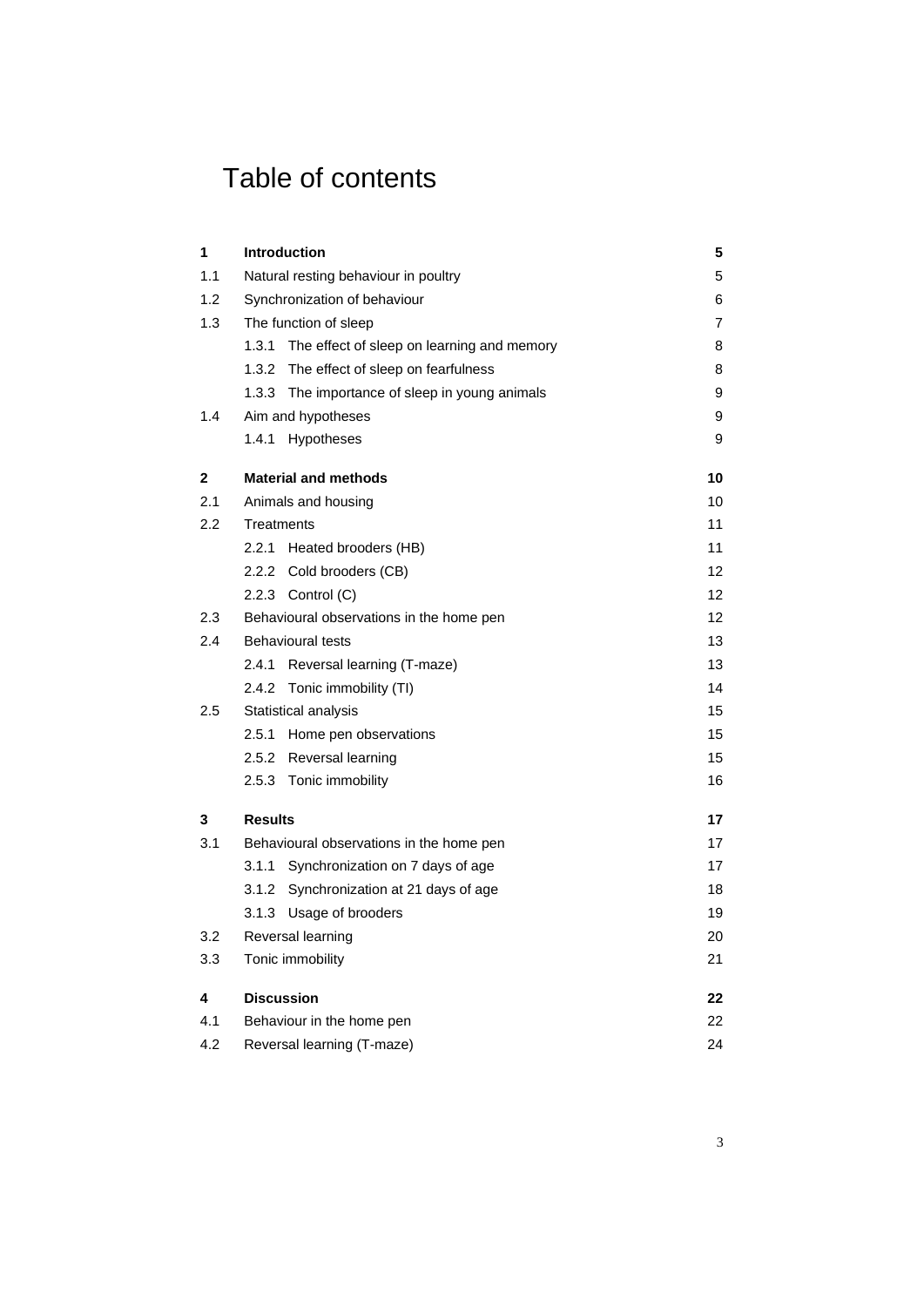| 4.3                     | Tonic immobility                  | 25 |  |
|-------------------------|-----------------------------------|----|--|
| 4.4                     | Future research                   | 25 |  |
| 4.5                     | Conclusion                        | 26 |  |
|                         |                                   | 27 |  |
| <b>References</b>       |                                   |    |  |
| <b>Acknowledgements</b> |                                   | 31 |  |
|                         | <b>Popular scientific summary</b> |    |  |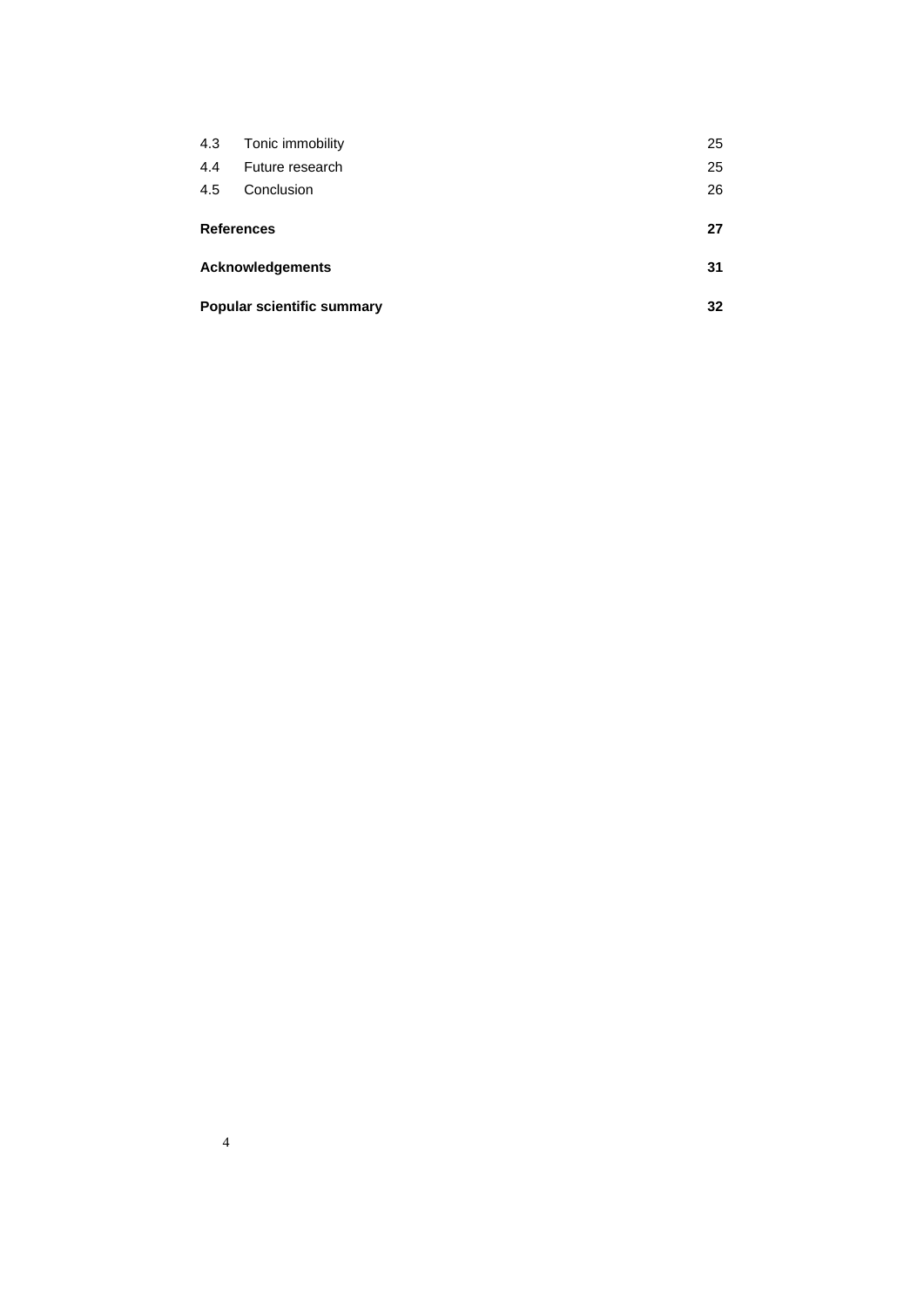# <span id="page-8-0"></span>1 Introduction

Through an intensive genetic selection, broiler chickens have become the fastest growing farmed species (Meluzzi  $\&$  Sirri, 2009). In conventional housing they are raised in deep litter systems without any environmental enrichment and a very barren environment (Bergmann *et al*., 2017). They are normally kept in large flocks of 10000-20000 birds with high population densities and grow to slaughter weight of 1.5-2.5 kg in about 5-6 weeks (Broom & Fraser, 2015). However, the commercial broiler husbandry conditions may disturb sleep and sleeping patterns. After hatching the chickens are commonly held with continuous light for the first few days (Malleau *et al*., 2007). Thereafter, they have to be kept with a minimum of 6 hours darkness, whereof four hours continuous (European Commission, 2007). Chickens diurnal rhythm, sleep and synchronized behaviour patterns are influenced by the photoperiod (Meluzzi & Sirri, 2009). It is possible that 6 hours darkness is not enough to meet the broilers need during their growth and rest periods (Olanrewaju *et al*., 2006). Furthermore, since there are no perches or other structures dedicated to resting the chickens sleep on the floor, which increases the risk of the chickens being disturbed by other active chickens (Malleau *et al*., 2007; Yngvesson *et al*., 2017).

## <span id="page-8-1"></span>1.1 Natural resting behaviour in poultry

The ancestor of modern domestic poultry (*Gallus gallus domesticus*) is the red jungle fowl (*Gallus gallus*) which roost in trees when resting (Collias & Collias, 1967; Arshad & Zakaria, 2009). This is considered to be an evolutionary adaptation that reduces the risk of predation (Olsson & Keeling, 2002). Both laying hens and broiler chickens have been shown to have a motivation to perch (Olsson & Keeling, 2000; 2002; Bokkers & Koene, 2003; Bailie *et al*., 2018). But while laying hens will use the perches for night-roosting as well as during the day (Duncan *et al*., 1992; Lambe & Scott 1998;), broiler chickens have been found to decrease their time spent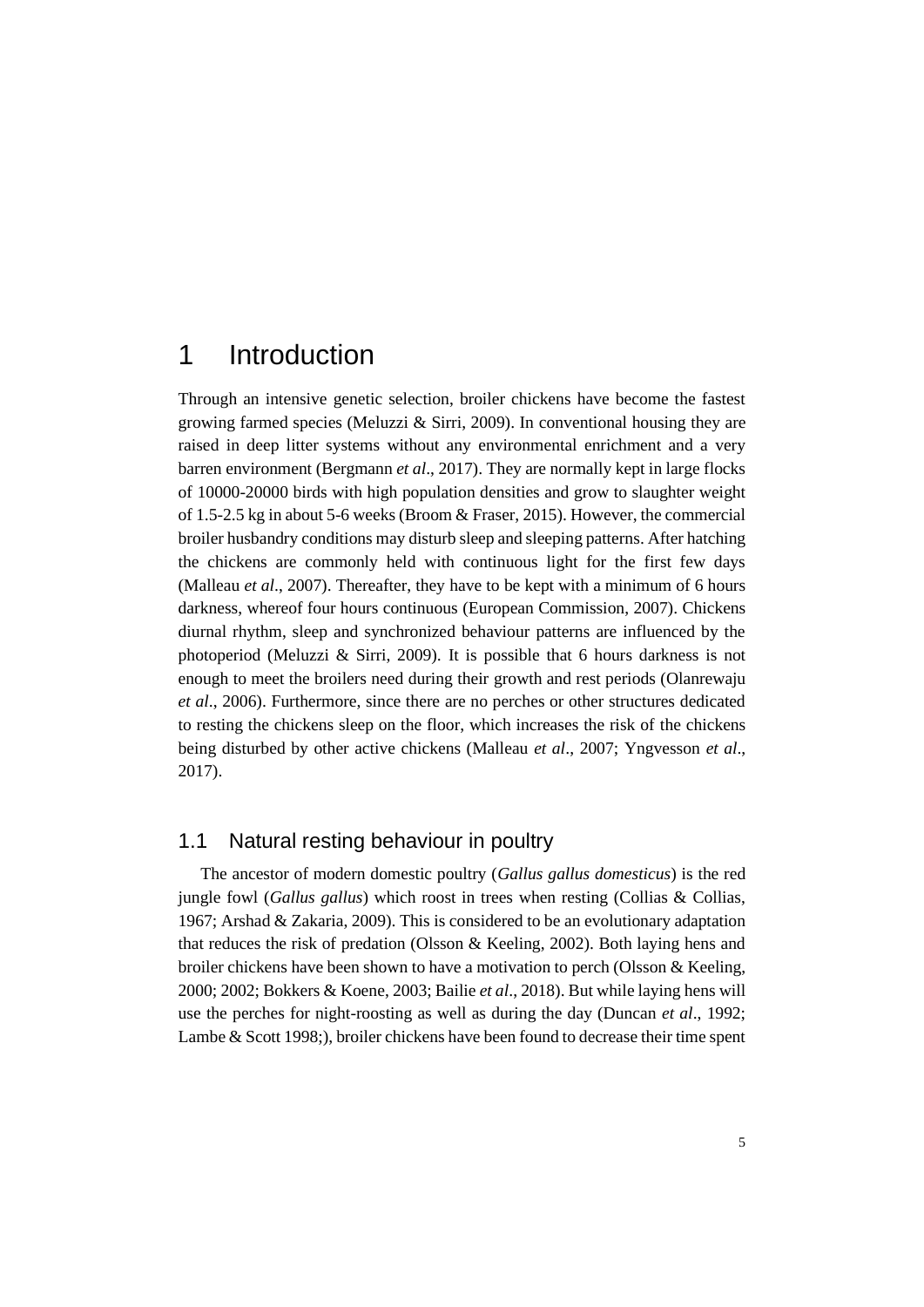perching with age (Pettit-Riley & Estevez, 2001; Bokkers & Koene, 2003). One explanation for this is that since broilers are much heavier it might make it difficult for them to get up on, or stay on, perches (Pettit-Riley  $\&$  Estevez, 2001). This is supported by the fact that while red jungle fowl and laying hens prefer perches that are high up (Olsson & Keeling, 2000; Newberry et al., 2001; Arshad & Zakaria, 2009), broilers tend to favor perches that are closer to the ground (Norring *et al*., 2016).

Norring *et al*. (2016) found that broiler chickens were more likely to use elevated platforms over perches, however the usage of the platforms declined with age. Also, they used the platforms mainly during the light period rather than during their dark period. It is possible that broiler chickens are too young to be motivated to nighttime roost. For the first weeks of their life chickens rest on the ground under the brooding hen (Workman & Andrew, 1989). At about one-month of age chicks of feral domestic fowls start to roost during the day and at around 6 weeks of age they start to night-roost (McBride *et al*., 1969). Layer chickens have been found to start perching during the day before they perch during the night and to prefer to rest under heating lamps instead of perching at 6 weeks of age (Heikkilä *et al*., 2006).

# <span id="page-9-0"></span>1.2 Synchronization of behaviour

Under natural conditions, flocking animals synchronize their behaviour either through social facilitation or diurnal rhythm (Collins *et al*., 2011). Social facilitation is when the sight of one individual performing a behaviour enhances the motivation of others to perform that behaviour (Colgan 1989). The existence of an ultradian rhythm, which is when a biological rhythm has a period that is shorter than a day, of activity has been reported in broody jungle fowl hens (Hogan-Warburg *et al*., 1993). This cycle is thought to be driven by the chicks since the brooding, and brooding cycle, disappears from the hen's repertoire as soon as the chicks are removed (Hogan-Warburg *et al*., 1993). From a fitness perspective synchronization can increase the probability of finding resources and reduce the risk of predation (Keeling *et al*., 2017). Behavioural synchrony has been found to be important for laying hens, which is most apparent when it comes to egg-laying, feeding, perching and dust-bathing (Lill, 1968; Mclean et al., 1986; Hughes, 1971). Feral chickens have also been found to synchronize a lot of their behaviours such as resting, eating, walking and preening (Savory *et al*., 1978) A lack of synchronized behavioural patterns in the flock can lead to resting chicks having their sleep repeatedly disturbed by active chicks (Schwean-Lardner *et al*., 2014).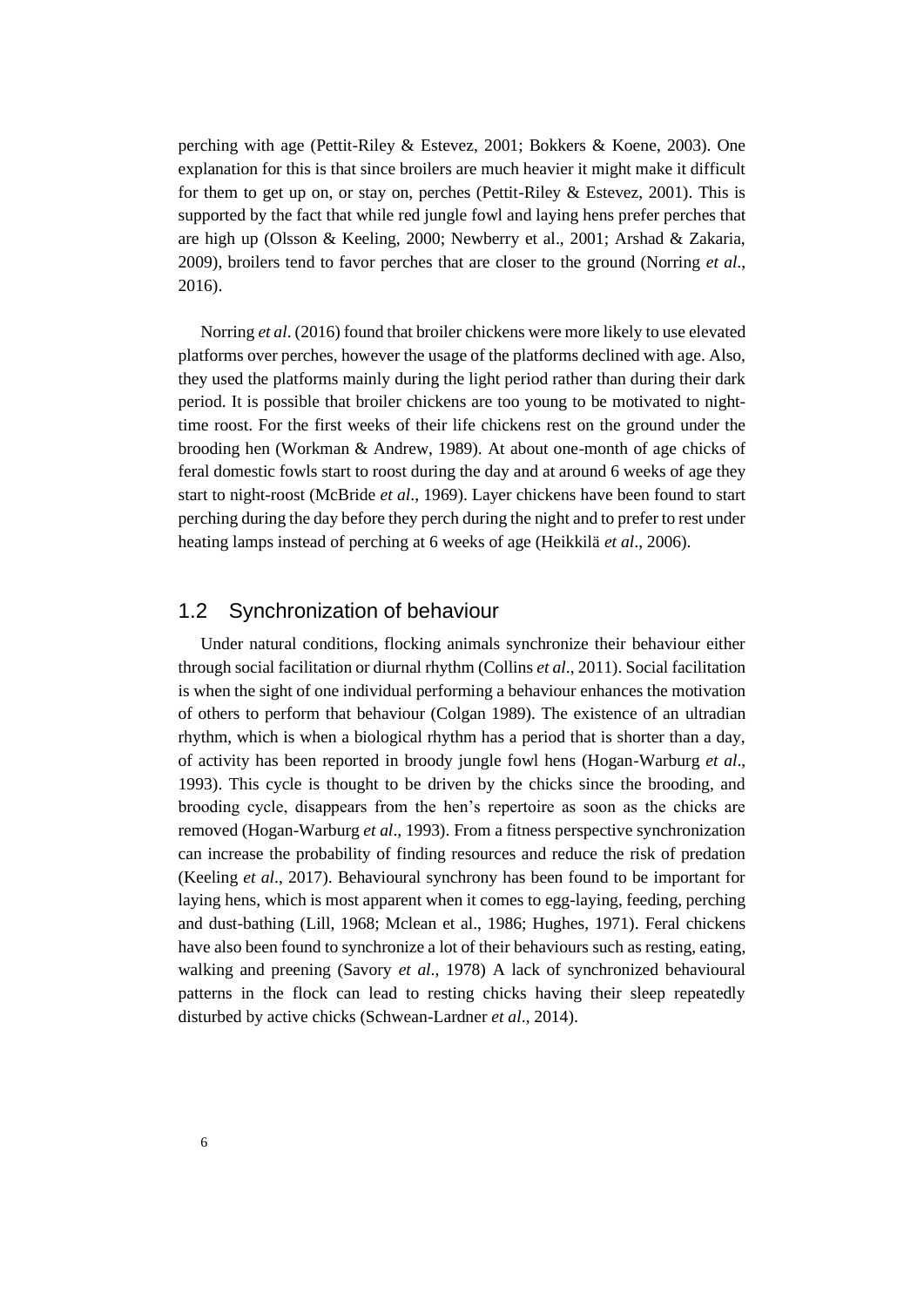Malleau *et al*. (2007) hypothesized that the mother hen helps the chicks to synchronize their rest periods. Therefore, the absence of a broody hen is expected to lead to increased social desynchronization (Riber *et al*., 2007). The absence of the mother hen, combined with the long periods of light and the high density of birds, may contribute to the chicks not getting sufficient rest and sleep (Malleau *et al*., 2007). The domestic fowl is a precocial species and the chickens are able to be reared away from the mother hen (Malleau *et al*., 2007). However, for the first weeks of life they are incapable of fully regulating their body temperature (Hayne *et al*., 1986; Tazawa *et al*., 2004). Under natural conditions the chickens will stay under the brooding hen when they are inactive to keep warm (McBride *et al*., 1969; Wood-Gush & Duncan, 1976). Under commercial conditions the temperature is held at a consistent high level, however the chickens still show a ultradian pattern in their rest-activity rhythms (Riber *et al*., 2007; Nielsen *et al*., 2008). This pattern has been found to be non-random for the first 3-6 days of life in chickens that are reared without a broody hen (Broom, 1980; Nielsen *et al*., 2008). Wauters *et al*., (2002) found that brooded and non-brooded chickens had very similar time budgets, although brooded chicks had longer bouts of activity. However, while the same study found that brooded chicks expressed a precise ultradian rhythm, this was not observed in the non-brooded chicks.

### <span id="page-10-0"></span>1.3 The function of sleep

Siegel (2008) defined sleep as a rapidly reversible state of immobility and greatly reduced sensory responsiveness. The author also states that rest should be distinguished from sleep and defines rest as a state of reduced activity without loss of consciousness or greatly reduced responsiveness. Sleep occurs in all mammals and birds, however the function of sleep is not entirely known (Siegel, 2008; Rial *et al*., 2010; Libourel & Herrel, 2016). The primary functions appear to be physiological recuperation of the body in terms of energy conservation and tissue restoration and growth (Adam & Oswald, 1977; Malleau *et al*., 2007). Hence, it is possible that sleep disruptions may lead to undesirable disruptions of these physiological systems (Malleau *et al*., 2007). In rats, disruption of sleep has been found to results in pathological stress-like symptoms (Rechtschaffen *et al*., 1983). It has also been hypothesized that rest and sleep may originally have been evolutionary beneficial to minimize the danger of predation since an immobile individual is less likely to be detected (Broom & Fraser, 2015). Sleep is homeostatically regulated, meaning that when an individual does not get to sleep it leads to an increased drive for sleep and when allowed to sleep the individual will make up for this by significantly increasing sleep time. (Siegel, 2008). Therefore, it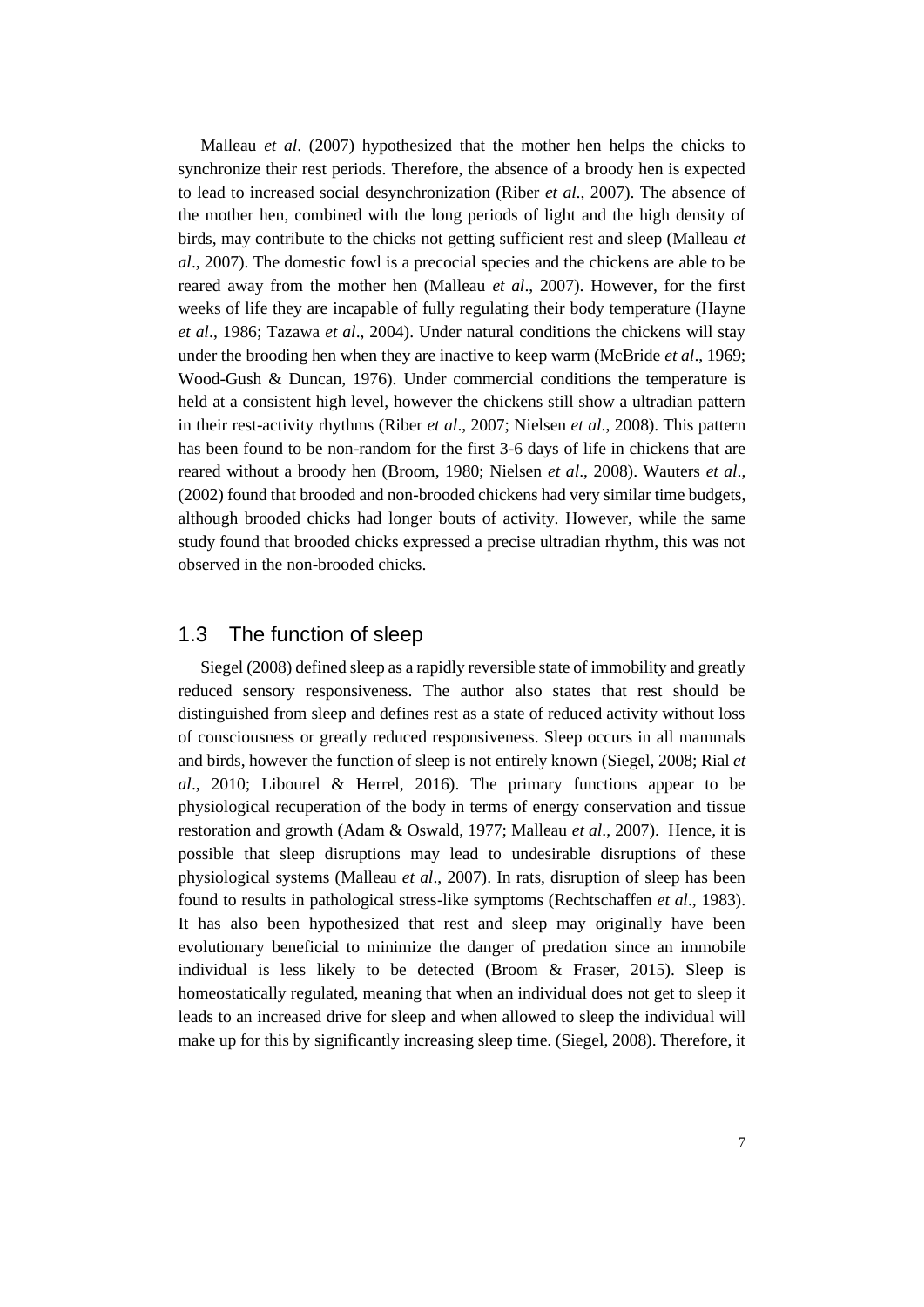<span id="page-11-0"></span>is of utmost importance to take rest and sleep cycles into consideration when evaluating the design and management of different husbandry systems.

#### 1.3.1 The effect of sleep on learning and memory

Research on both humans and animals suggest that sleep deprivation adversely affects cognitive functions such as learning acquisition, working memory and reference memory (Alkadhi *et al*., 2013). Sleep mainly appears to support consolidation of memory (Vorster & Born, 2015). Consolidation refers to the stabilization of a memory and enables the retention of a memory over time (Vorster & Born, 2015). However, research has shown that sleep appears to mainly enhance memories involving the prefrontal-hippocampal memory system. For example, Smith & Rose (1996) found that rats that had been trained in a Morris water maze with a hidden platform and thereafter were subjected to sleep deprivation during specific time periods had disrupted memory consolidation. However, in the same study, rats that were trained with a visible platform in a Morris water maze, which is hippocampus-independent, were not affected by sleep deprivation. Inostroza *et al*. (2013) found that sleep in rats significantly enhanced retrieval in episodic-like memory task, object-place recognition and temporal memory tasks which critically rely on the hippocampus. In the same study there was no benefit of sleep on novelobject recognition memory which is not hippocampus dependent. In another study by Graves *et al*. (2003) mice that were sleep deprived after context fear conditioning had an impaired fear response. Whereas mice subjected to cued fear conditioning, which is amygdala dependent, was not affected by sleep deprivation. It is possible that the function of sleep varies between species and across the lifespan (Siegel, 2008). Like mammals, sleep in birds has been linked to putative memory functions. However, there are morphological differences in brain structure so it is likely that memory consolidation in birds functions differently (Vorster & Born, 2015).

#### <span id="page-11-1"></span>1.3.2 The effect of sleep on fearfulness

In humans the quality and amount of sleep is known to influence the way we react to events and deprivation of sleep makes us more sensitive to emotional and stressful stimuli (Vandekerckhove & Cluydts, 2010). For example, it has been found that sleep deprivation is associated with anxiety in humans as well as anxiety-like behaviours in mice (Kumar & Garg, 2009; Alkadhi *et al*., 2013). However, there are contradicting results, for example sleep deprivation has been found to decrease fearfulness in rats and mice (Moore *et al*., 1979; Pokk, & Väli, 2001).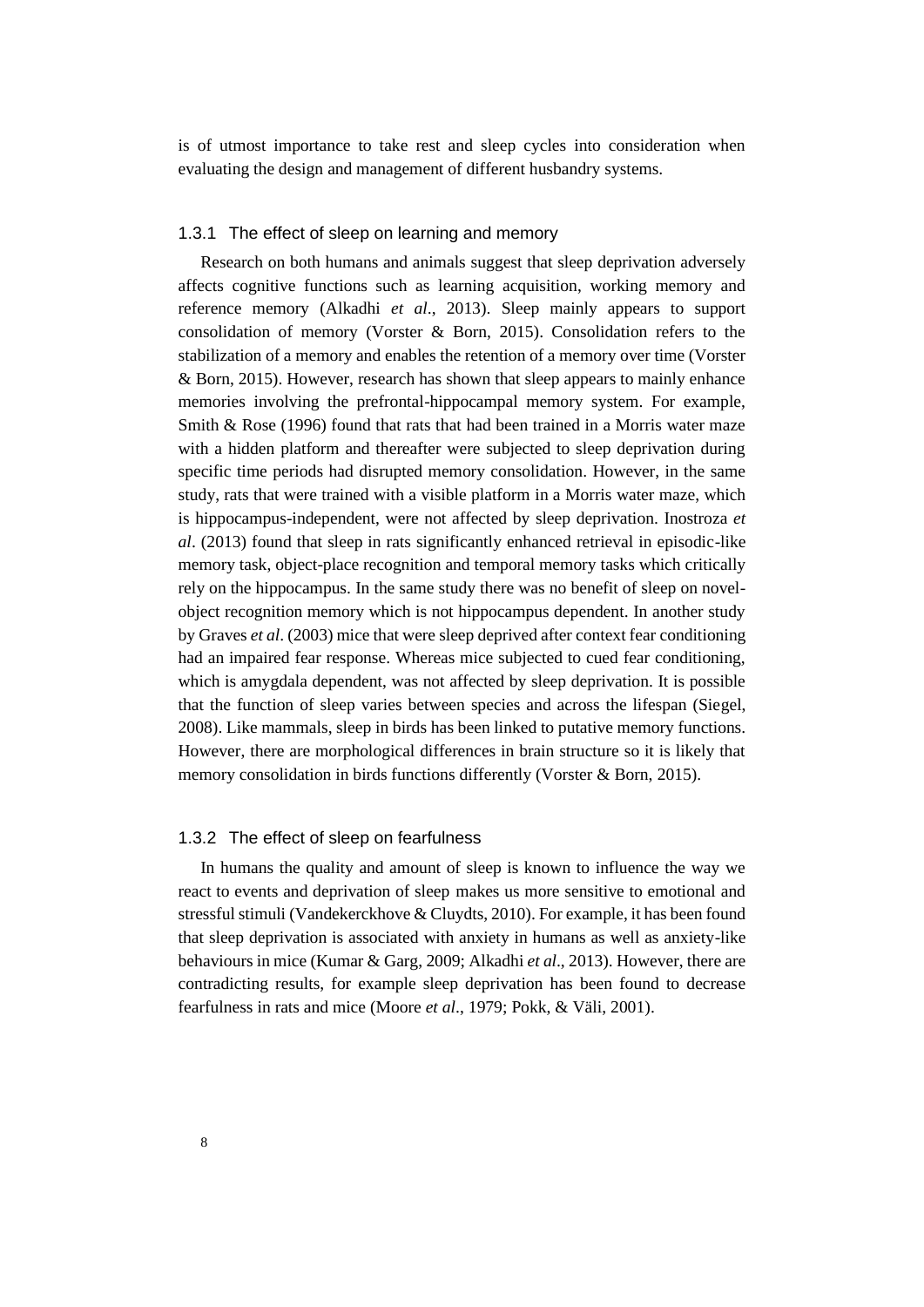#### <span id="page-12-0"></span>1.3.3 The importance of sleep in young animals

Sleep and rest appear to be particularly important for young animals (e.g. zebra finches, Derégnaucourt *et al*., 2005; chickens, Malleau *et al*., 2007; humans and rodents, Hagenauer, & Lee, 2013). For example, Jackson *et al*. (2008) found that undisturbed sleep was necessary for the formation of long-term memory when it came to imprinting in domestic chicks. Sleep has also been found to be critical for developmental song learning in juvenile zebra finches (Derégnaucourt *et al*., 2005). It was also found that in the initial phase of the song learning period sleep had an acute deteriorating effect on the birds performance, which is a similar effect to what has been seen on consolidation of memories in human children (Derégnaucourt *et al*., 2005; Fischer *et al*., 2007). However, the birds that had the highest degree of song deterioration after sleep achieved a better final imitation. (Derégnaucourt *et al*., 2005). This is different from adult birds and mammals where sleep usually results in an immediate enhancement in memory performance (Fischer *et al*., 2007; Brawn *et al*., 2010; Inostroza *et al*., 2013).

### <span id="page-12-1"></span>1.4 Aim and hypotheses

The aim of this study was to investigate if there was a difference in the synchronization of behaviour in chickens when raised with or without access to brooders. And if a better synchronization (and expected better sleep) will make the chickens less fearful and perform better in a learning and memory test.

#### <span id="page-12-2"></span>1.4.1 Hypotheses

(1) Chickens raised with heated brooders will be more synchronized in their behaviours compared to chickens raised with cold brooders and the control group.

(2) Chickens raised with heated brooders will have a higher proportion of right choices and a lower proportion of wrong choices and not making a choice in a reversal learning test compared to chickens raised with cold brooders and the control group.

(3) Chickens raised with heated brooders will have a shorter time latency for all behaviours in a tonic immobility test compared to chickens raised with cold brooders and the control group.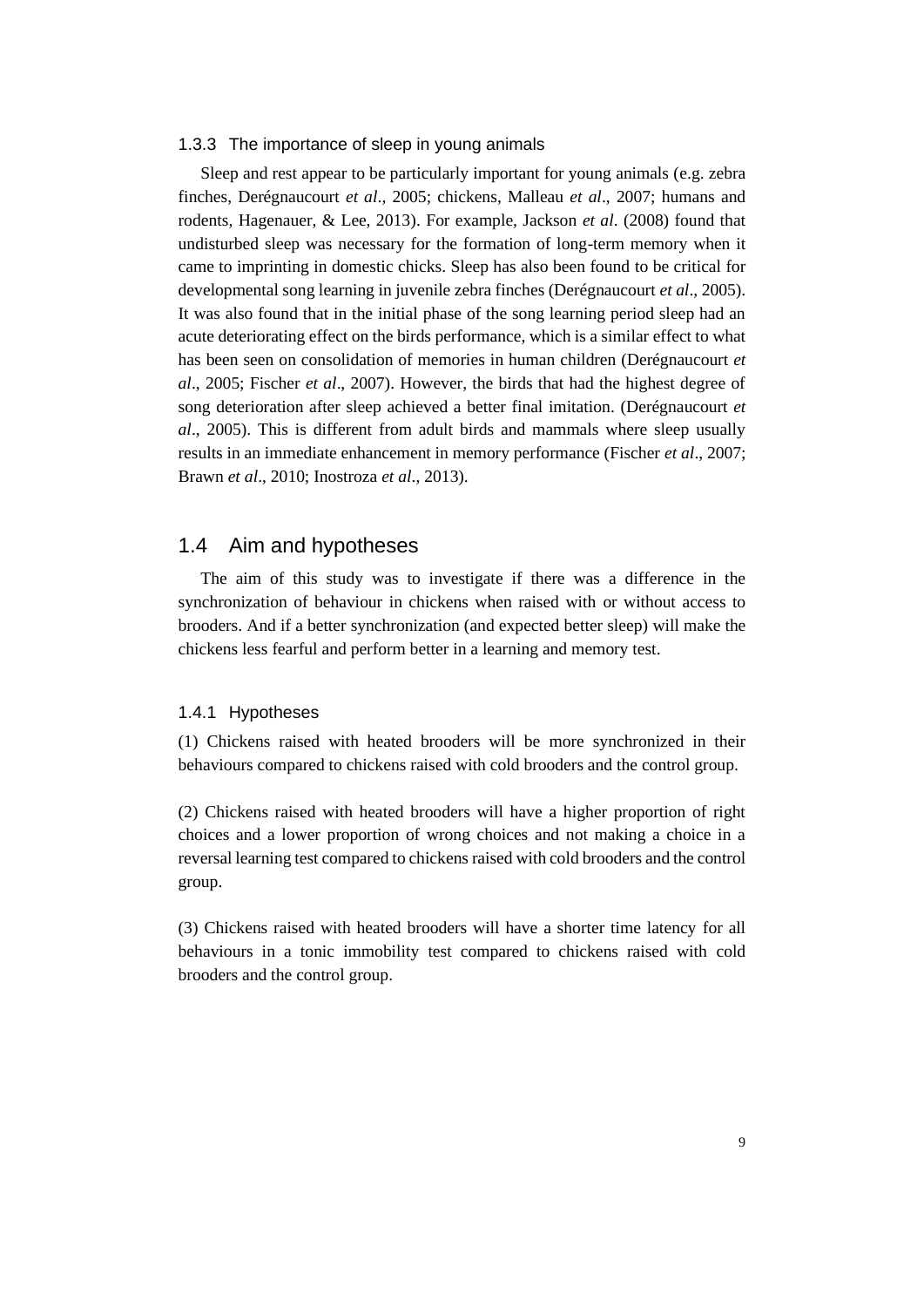# <span id="page-13-0"></span>2 Material and methods

<span id="page-13-1"></span>This study was performed as a pilot study of a larger project investigating the effects of heated brooders on the synchronization and quality of chickens resting behaviour.

## 2.1 Animals and housing

600 day-old chicks of the fast-growing genetic line Ross 308 were obtained from a commercial hatchery and housed at a research facility in Uppsala, Sweden. They were allocated in 10 floor pens (4.0m x 3.0m per pen) with 60 birds in each pen (5 birds/m<sup>2</sup>). The walls of each pen were 0.7 meters high and made of metal screen mesh, which meant the chickens had visual contact with neighboring pens. The floors of the pens were covered with wood shavings. Each pen contained 2 feeders and 6 drinking nipples. During the entire study, the birds had ad libitum access to water and feed. In order for the different treatments to have different temperatures (see below) the stable was divided by a movable wall. 6 pens were located on the left side of the stable and 4 pens on the right side (Fig 1). There were separate doors to each section of the stable. The first two days the chickens were kept with continuous bright light. On day 3 the chickens had a dark period of 2 hours, on day 4 they had a dark period of 4 hours and on day five they had a dark period of 6 hours and light period of 18 hours which was kept for the remainder of the experiment.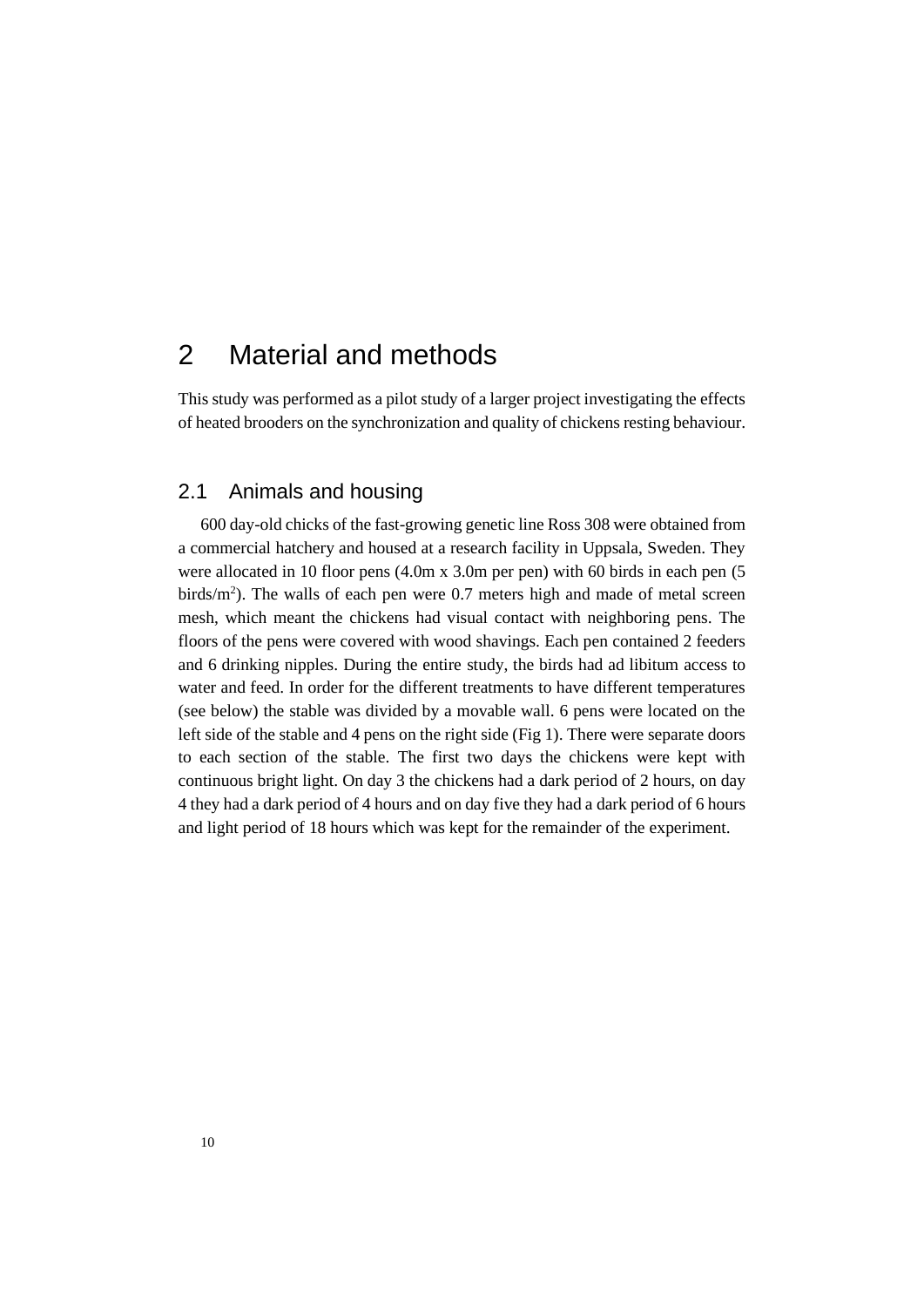

<span id="page-14-0"></span>Fig 1. Overview of the layout in the facility were the study was carried out.

## <span id="page-14-1"></span>2.2 Treatments

#### 2.2.1 Heated brooders (HB)

The 4 pens on the right side of the stable had three heated brooders each (Fig 1). For the first 3 days the brooders were located next to the feeders and were then moved to the back of pen for the remainder of the experiment. The brooders were 60 cm x 40 cm with an adjustable height. The first 3 days the height of the brooders was set at 10 cm, they were then set at the highest possible height of 15 cm for the remainder of the experiment. Strings of tarp were glued around the edges of the roof to make it dark underneath the brooders. The temperature in this part of the stable was 25.5 $\rm{^{\circ}C}$  ( $\rm{\pm 4}$  $\rm{^{\circ}C}$ ) on day 1 and was then gradually reduced until day 12 when it reached  $20^{\circ}C$  ( $\pm$ 4 $^{\circ}C$ ) which was then kept for the remainder of the experiment. The temperature under the brooders was set at 34°C for the first 3 days, then at 31°C when the height was raised and then finally to 28°C at 2 weeks.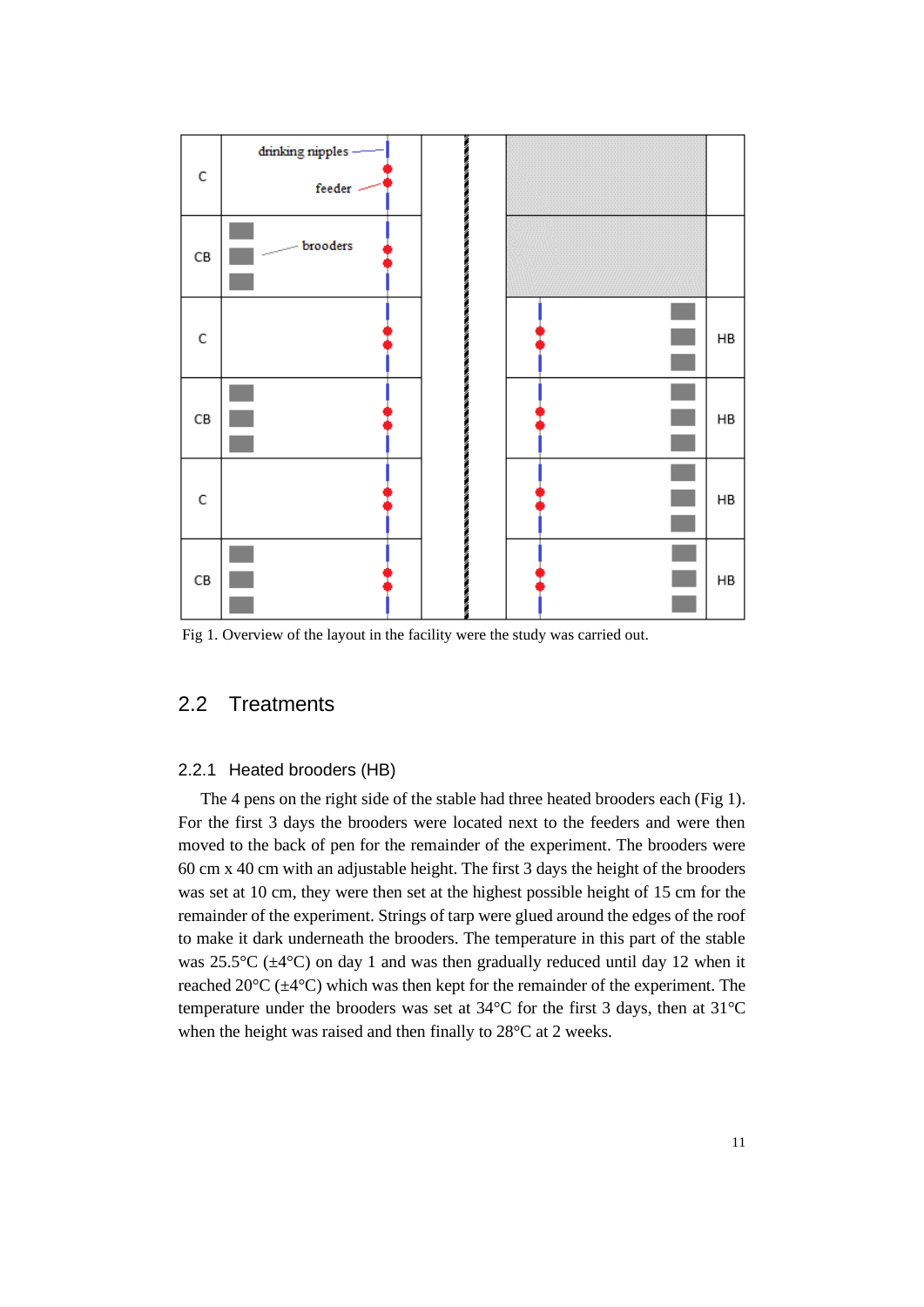#### <span id="page-15-0"></span>2.2.2 Cold brooders (CB)

Three of the pens on the left side of the stable had three cold brooders (Fig 1). For the first 3 days the brooders were located next to the feeders and were then moved to the back of pen for the remainder of the experiment. The temperature in this part of the stable was kept at 33.5  $(\pm 4^{\circ}C)$  on day 1 and was then gradually reduced until it reached  $23^{\circ}C (\pm 5^{\circ}C)$  at the end of the experiment.

#### <span id="page-15-1"></span>2.2.3 Control (C)

<span id="page-15-2"></span>Three of the pens on the left side of the stable were used as controls, no brooders were provided (Fig 1). The temperature was the same as for the CB treatment.

#### 2.3 Behavioural observations in the home pen

On 7 and 21 days of age the chickens were video recorded in their home pen for 24 hours. Five cameras (Sony SNC-CH120) were placed in the ceiling, each camera filming two pens. One camera (either Garmin VIRB XE or Gopro) was also placed at the side of the middle brooder for 2 hours in each pen. From the video recordings of the home pen the number of birds performing each behaviour was recorded every 5 minutes between 6-8 AM and 20-22 PM on both days (Table 1). From the video recordings underneath the brooders the number of birds performing each behaviour was also recorded every 5 minutes for the 2 hours recorded on both days.

| Behavioural category  | Description                                                                                                                                                                       |
|-----------------------|-----------------------------------------------------------------------------------------------------------------------------------------------------------------------------------|
| Resting               | Sitting with bent legs and abdomen in contact with ground and head<br>held upright or lying on abdomen or side with neck relaxed without<br>any other activity                    |
| Standing              | Standing on one or both feet without any other activity                                                                                                                           |
| Locomotion            | Walking/running, jumping or hopping without performing any other<br>type of behaviour                                                                                             |
| Eating                | Beak in or above feeder                                                                                                                                                           |
| Drinking              | Beak raised towards water nipple (including pauses between<br>swallows)                                                                                                           |
| Explorative behaviour | Pecking with beak or scratching with claws at the litter/ground<br>while standing or sitting                                                                                      |
| Comfort behaviour     | Grooming of own feathers with the beak, stretching out one wing<br>and/or one or both legs, manipulation of the litter with head and<br>wings while lying down (including pauses) |
| Other                 | Behaviour that does not fit into the description of any of the above<br>listed                                                                                                    |

|  |  |  |  | Table 1. Ethogram of the behaviours observed in the home pen |  |  |  |  |
|--|--|--|--|--------------------------------------------------------------|--|--|--|--|
|--|--|--|--|--------------------------------------------------------------|--|--|--|--|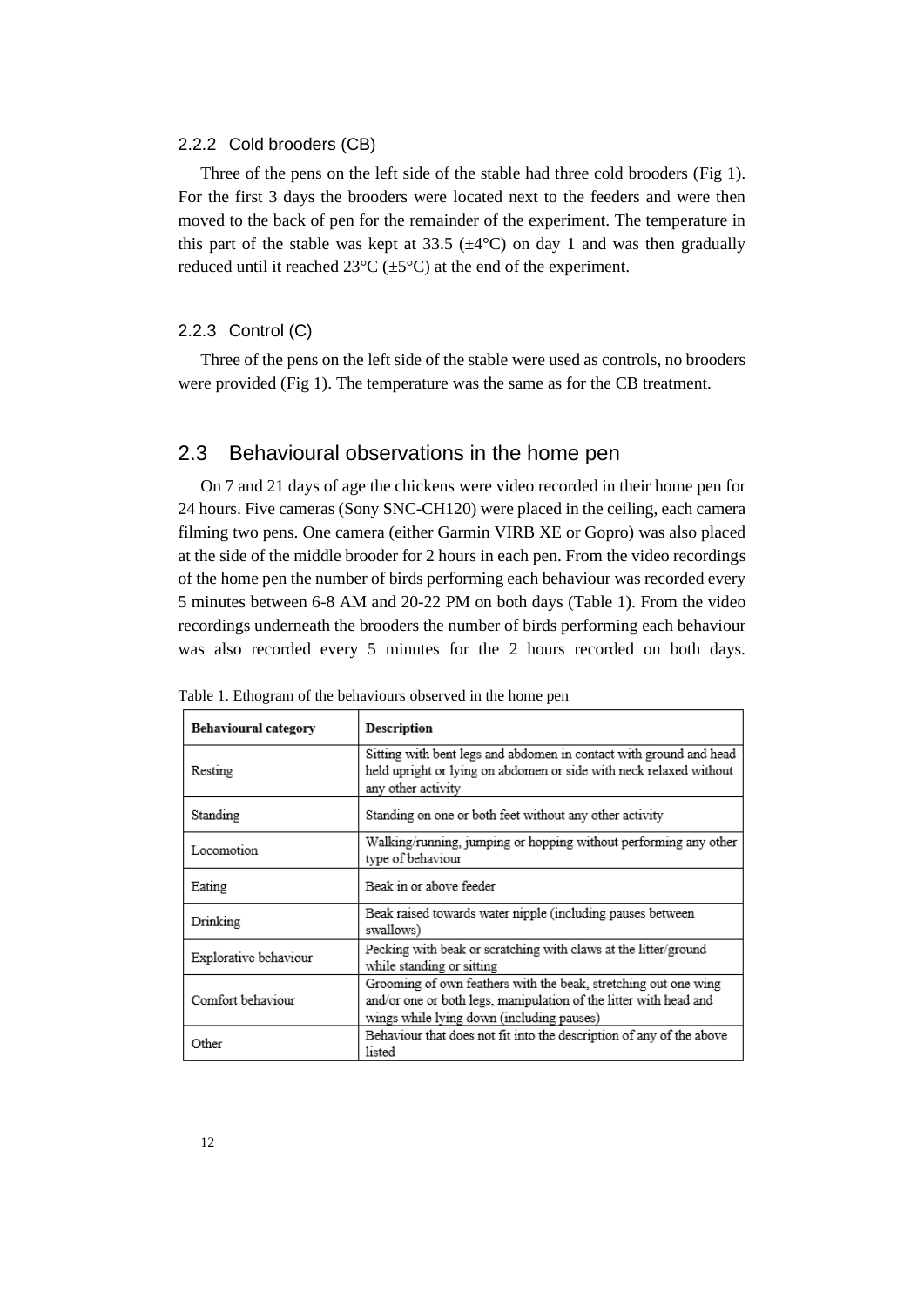# <span id="page-16-1"></span><span id="page-16-0"></span>2.4 Behavioural tests

#### 2.4.1 Reversal learning (T-maze)

The T-maze consisted of a corridor (80 x 15 cm) linked to two perpendicular arms (40 x 20 cm) (Fig 2). At the end of each arm was a wire mesh cage (20 x 20 cm). The chickens had to choose between one of the two arms of the maze, one of the arms was empty and the other contained a reward in the form of two conspecifics in the wire mesh cage and mealworms placed at the edge of the wire mesh cage. The individuals used as rewards were the same individuals that participated in the reversal learning test. The first training session was conducted on 8 and 9 days of age with seven individuals from each group. Each individual got five trials. Half of the groups had the reward in the left arm and half in the right arm. If the chicken would not walk when placed in the maze the experimenter would gently push the chicken with their hand to coach it into movement. If the chicken didn't walk to the arm where the reward was the experimenter again would gently push the chicken with their hand in the right direction. A second training session was conducted on 12 and 13 days of age. Because of time constraints only 6 groups were used, two groups from each treatment. Each individual got five trials with the same procedure as in the first training session. This was directly followed by the first test where the chicken had to choose the correct arm three times in a row to pass and move on to the final test. One chick from group  $6$  (C) and one chick from group  $9$  (HB) didn't succeed within 10 trials and these individuals were excluded from the final test. The final test was conducted on 15 and 16 days of age. In this test the side with the reward was changed and each individual got ten trials. If the chicken would not come out of the corridor when placed in the maze the experimenter would gently push the chicken with their hand to coach it into movement. For the first and second training session, if the chicken would walk to the correct arm on its own or need to be directed by the experimenter was recorded. For the first test and the final test, it was recorded if the chicken chose the arm with the reward, the arm without the reward or didn't make a choice.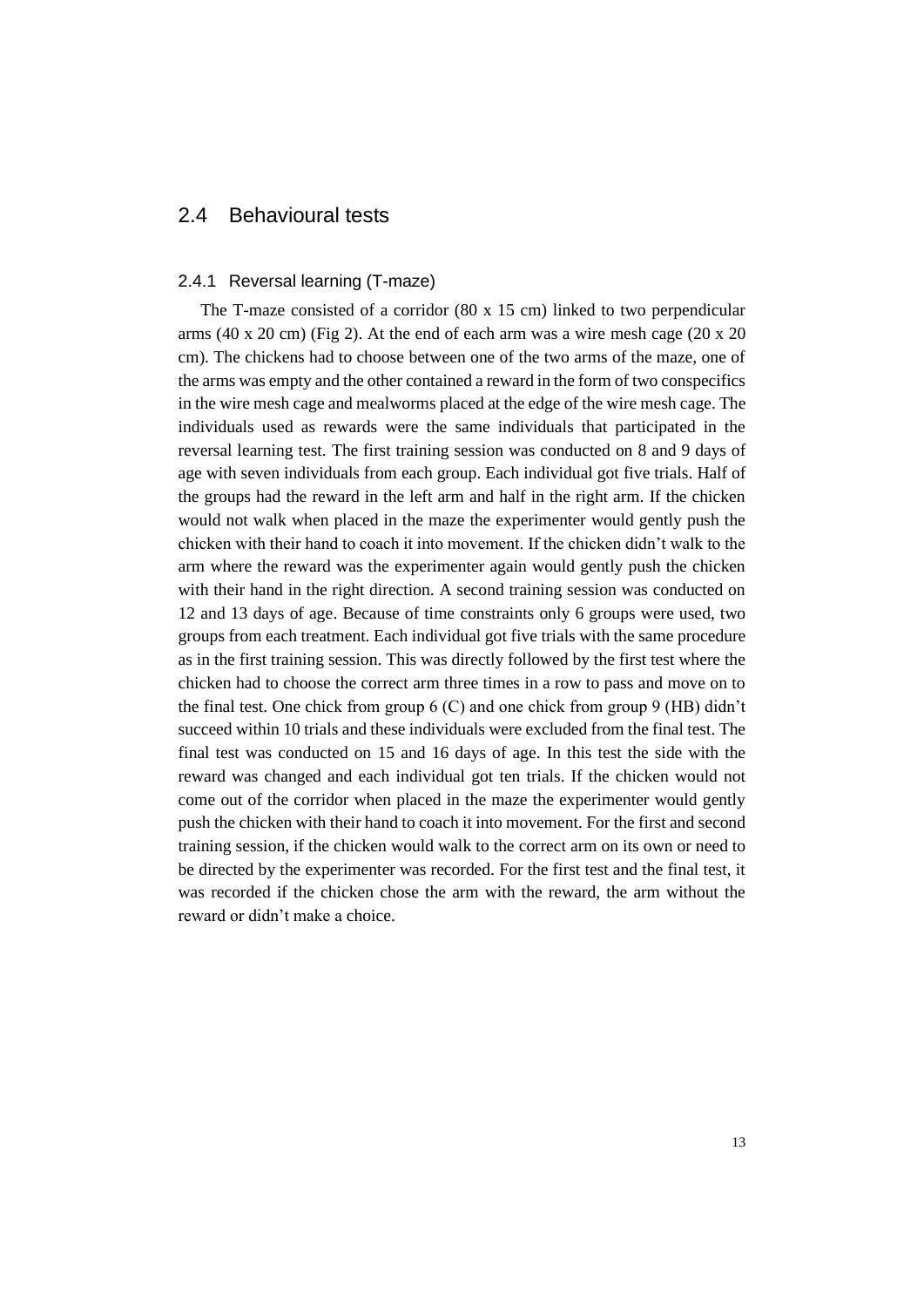

<span id="page-17-0"></span>Fig 2. Overview of the T-maze used in the reversal learning test

#### 2.4.2 Tonic immobility (TI)

Tonic immobility is a restraining test that is commonly used in poultry and it is considered that the duration of the tonic immobility response is a measure of the level of fear (Forkman *et al*., 2007). On 9 and 19 days of age, a tonic immobility test was performed with five individuals from each group. The chickens used in the test were marked to ensure that different individuals were used in the test on the different days. All five chickens from each group was collected from the home pen and kept together in a crate outside of the room where the test was carried out. All the tests were carried out by the same observer. During the test, the chicken was placed on its back on a table and the observer held one hand over the bird's head and the other hand gently pushed on the bird's stomach for 10 seconds. If TI was not successfully induced the procedure was repeated up to three times. When TI was successfully induced a timer was started and time to the first vocalization, first head movement and when the chicken jumped up was recorded. If the chick had not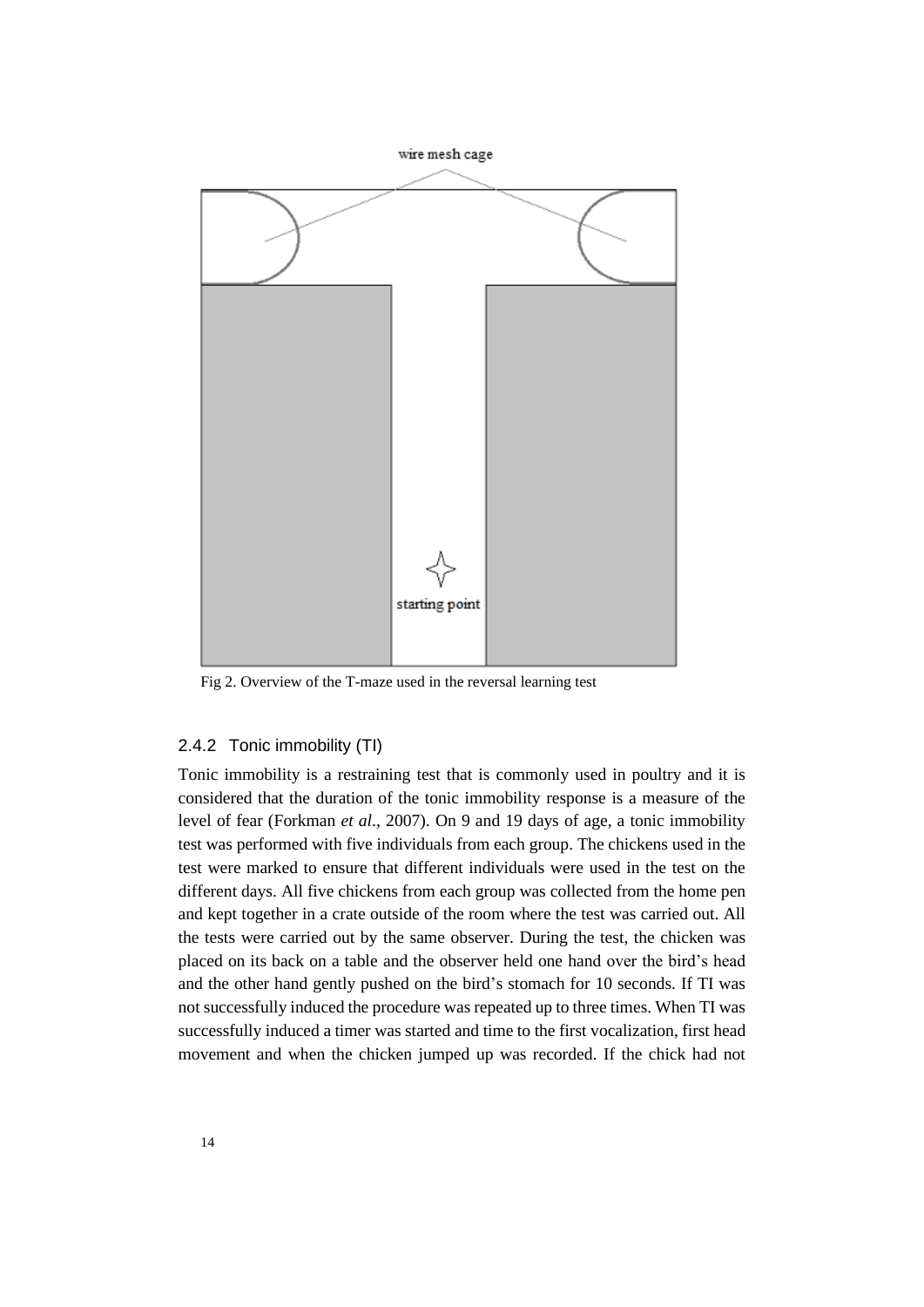<span id="page-18-0"></span>jumped up after 10 minutes the test was terminated and a maximum score of 600 seconds was given.

## 2.5 Statistical analysis

The data from the behavioural observations and the behavioural tests were summarized in Microsoft Excel 2019 and statistical analyses were performed using R 3.5.1 (R Foundation for Statistical Computing, Vienna, Austria).

#### <span id="page-18-1"></span>2.5.1 Home pen observations

Because of the placement of the cameras the feeders and drinkers were not completely visible on video and therefore the behaviours eating and drinking were not included in the statistical analysis. Also, since there were very few observations for the behaviour 'other' this was also not analyzed. Since there were only cameras under one of the brooders in each pen the observations from each brooder was multiplied with 3 and the sum was then added to the observations from the pen. There were a few instances when there was a disturbance in the form of people either in the observed pen or one of the adjacent pens (4 observations from HB and 1 from CB on day7; 6 observations from HB, 1 from CB and 1 from C on day 21). These observations were excluded from the analyses. To calculate how synchronized the different behaviours were the number of registrations for each variable's observation was divided with the total number of observed individuals for that observation. A Shapiro-Wilk test was then used on each variable to check for a normal distribution. Because the variables were found to not have a normal distribution a Kruskal-Wallis test was used. If a difference was detected then a pairwise comparison using Wilcoxon rank sum test was performed to see which of the treatments there was a difference between. There was a difference in the synchronization between the two days for all variables except for resting, therefore each day was analyzed separately.

#### <span id="page-18-2"></span>2.5.2 Reversal learning

First a Shapiro-Wilk test was used on to check for a normal distribution. Since none of the variables were found to have a normal distribution a Kruskal-Wallis test was performed. The effect of the different treatments on the number of right choices, wrong choices and times no choice was made was analyzed. When a difference was detected a pairwise comparison using Wilcoxon rank sum test was performed to see which of the treatments there was a difference between.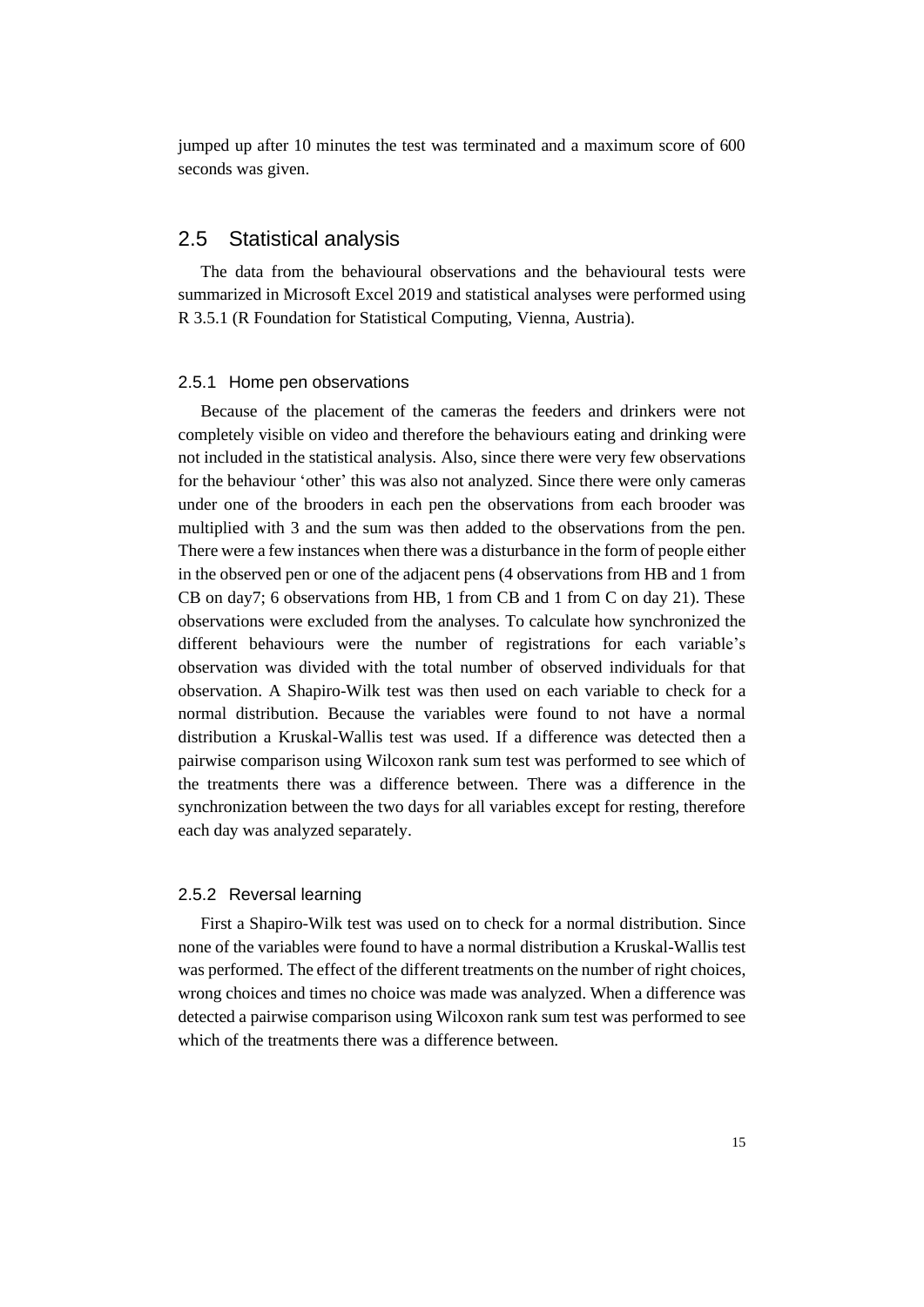#### <span id="page-19-0"></span>2.5.3 Tonic immobility

Because of a low number of chicks performing vocalization behaviour during the test this variable was not included in the analyzes. A Shapiro-Wilk test was used on each variable to check for a normal distribution. Since the variables were found to not have a normal distribution a Kruskal-Wallis test was performed on the time until the first head movement and until the chicken jumped up.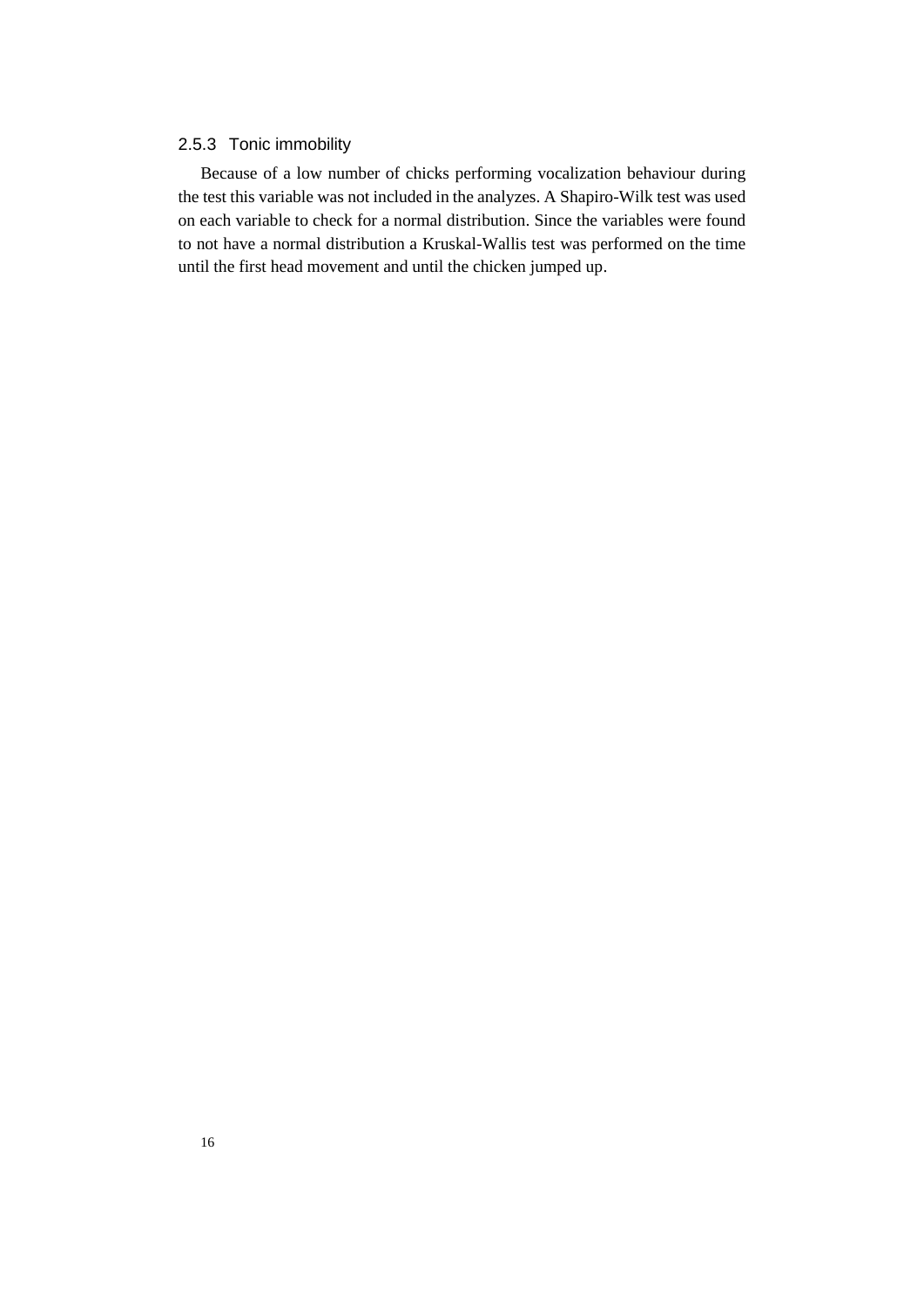# <span id="page-20-1"></span><span id="page-20-0"></span>3 Results

#### <span id="page-20-2"></span>3.1 Behavioural observations in the home pen

#### 3.1.1 Synchronization on 7 days of age

There was no difference in synchronization for resting behaviour, locomotion behaviour and explorative behaviour (Table 2). There was a tendency for difference in standing behaviour and there was a difference in synchronization of comfort behaviour (Table 2). Chickens from the heated brooders treatment had a tendency to be more synchronized in their standing behaviour than the chickens from the cold brooders (P=0.094) and the control treatments (P=0.094) (Fig 3). Both the chickens from the heated brooder and the cold brooders treatment were more synchronized in their comfort behaviour than the chickens from the control (P=0.002) (Fig 3).

| <b>Variable</b>                 | <b>Treatment</b>            | Mean  | <b>Standard</b><br>error | Chi-square | <b>P-value</b>       |
|---------------------------------|-----------------------------|-------|--------------------------|------------|----------------------|
|                                 | ⌒                           | 0.580 | 0.011                    |            |                      |
| <b>Resting</b>                  | $\cap \mathsf{B}$           | 0.571 | 0.010                    | 4.016      | 0.134                |
|                                 | HB                          | 0.598 | 0.010                    |            |                      |
| <b>Standing</b>                 | ⌒                           | 0.026 | 0.002                    |            |                      |
|                                 | ∼R                          | 0.027 | 0.003                    | 5.306      | $0.070$ <sup>T</sup> |
|                                 | HB                          | 0.034 | 0.003                    |            |                      |
| Locomotion                      | ⌒                           | 0.049 | 0.003                    |            |                      |
| behaviour                       | CΒ                          | 0.049 | 0.004                    | 0.423      | 0.809                |
|                                 | HB                          | 0.048 | 0.003                    |            |                      |
|                                 | $\mathcal{C}_{\mathcal{C}}$ | 0.172 | 0.007                    |            |                      |
| <b>Explorative</b><br>behaviour | СB                          | 0.182 | 0.007                    | 0.936      | 0.626                |
|                                 | HB                          | 0.176 | 0.007                    |            |                      |

Table 2. Values for the variables from the behavioural observations on 7 days of age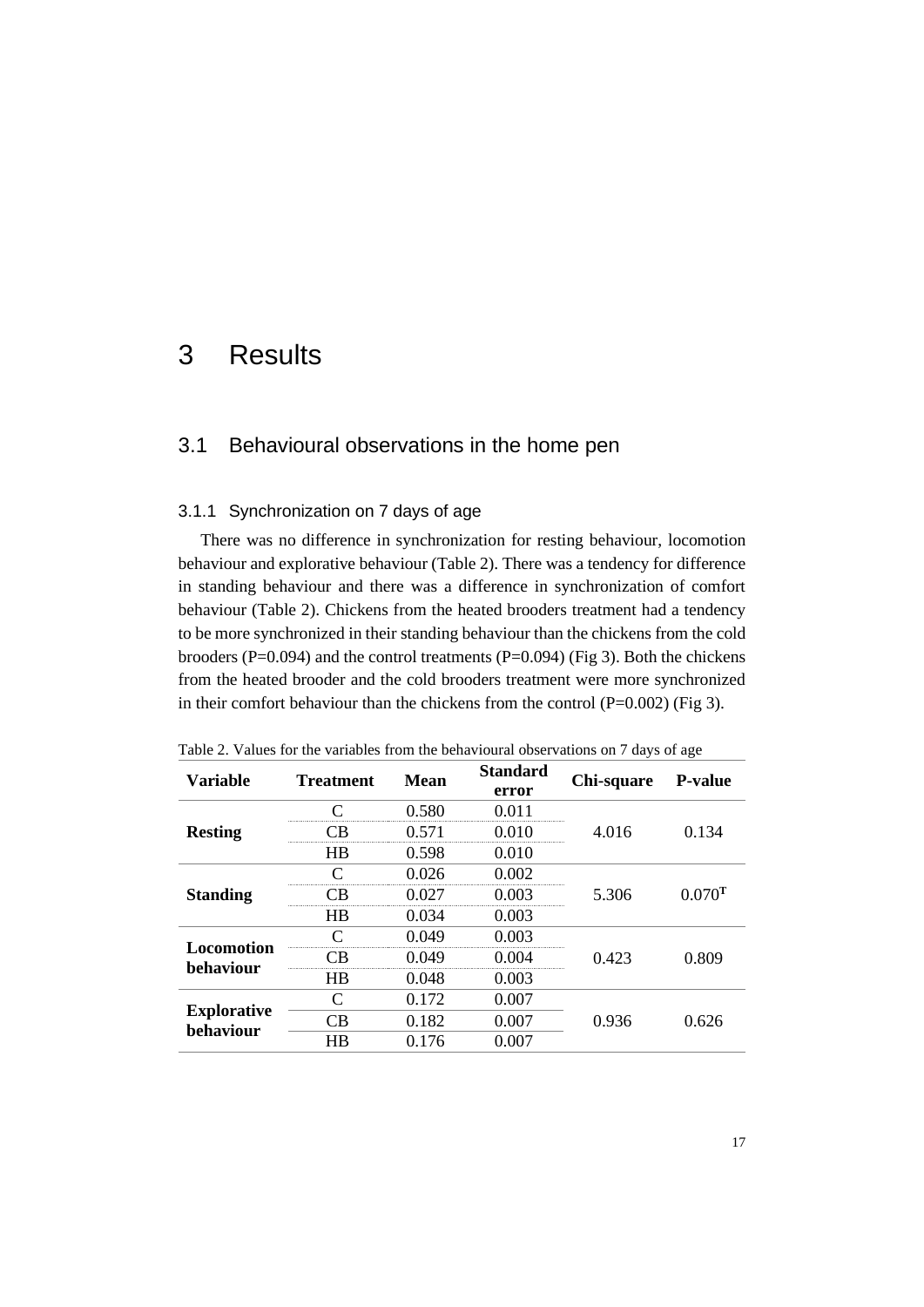| Comfort<br>behaviour | ◡  |     |                             |  |
|----------------------|----|-----|-----------------------------|--|
|                      | ١H |     | --------------------------- |  |
|                      |    | 164 | 704                         |  |

 $T =$  tendency,  $* =$  significant difference



Fig 3. Boxplot of the differences in standing and comfort behaviour between the control treatment (C), the cold brooders treatment (CB) and the heated brooders treatment (HB) at 7 days of age.

#### <span id="page-21-0"></span>3.1.2 Synchronization at 21 days of age

No difference was found between any of the treatments in standing behaviour, locomotion behaviour or comfort behaviour (Table 3). There was a difference in the synchronization for resting and explorative behaviour (Table 3). Chickens from the heated brooders treatment were more synchronized in their resting behaviour compared to the chickens from the cold brooders and control treatment (P<0.001) (Fig 4). Chickens from the cold brooders and the control treatment were more synchronized in their explorative behaviour compared to chickens from the heated brooders treatment (P=0.032; P<0.001, respectively) (Fig 4).

|  |  |  |  |  |  | Table 3. Values for the variables from the behavioural observations on 21 days of age |  |  |  |  |  |  |
|--|--|--|--|--|--|---------------------------------------------------------------------------------------|--|--|--|--|--|--|
|--|--|--|--|--|--|---------------------------------------------------------------------------------------|--|--|--|--|--|--|

| Variable       | <b>Treatment</b> | Mean   | <b>Standard</b><br>error | Chi-square P-value |         |
|----------------|------------------|--------|--------------------------|--------------------|---------|
| <b>Resting</b> |                  | 0.538  | 0.012                    |                    | 70 OO F |
|                |                  | () 565 | 0 0 1 4                  | 39369              |         |
|                | НR               | በ 636  | (1119                    |                    |         |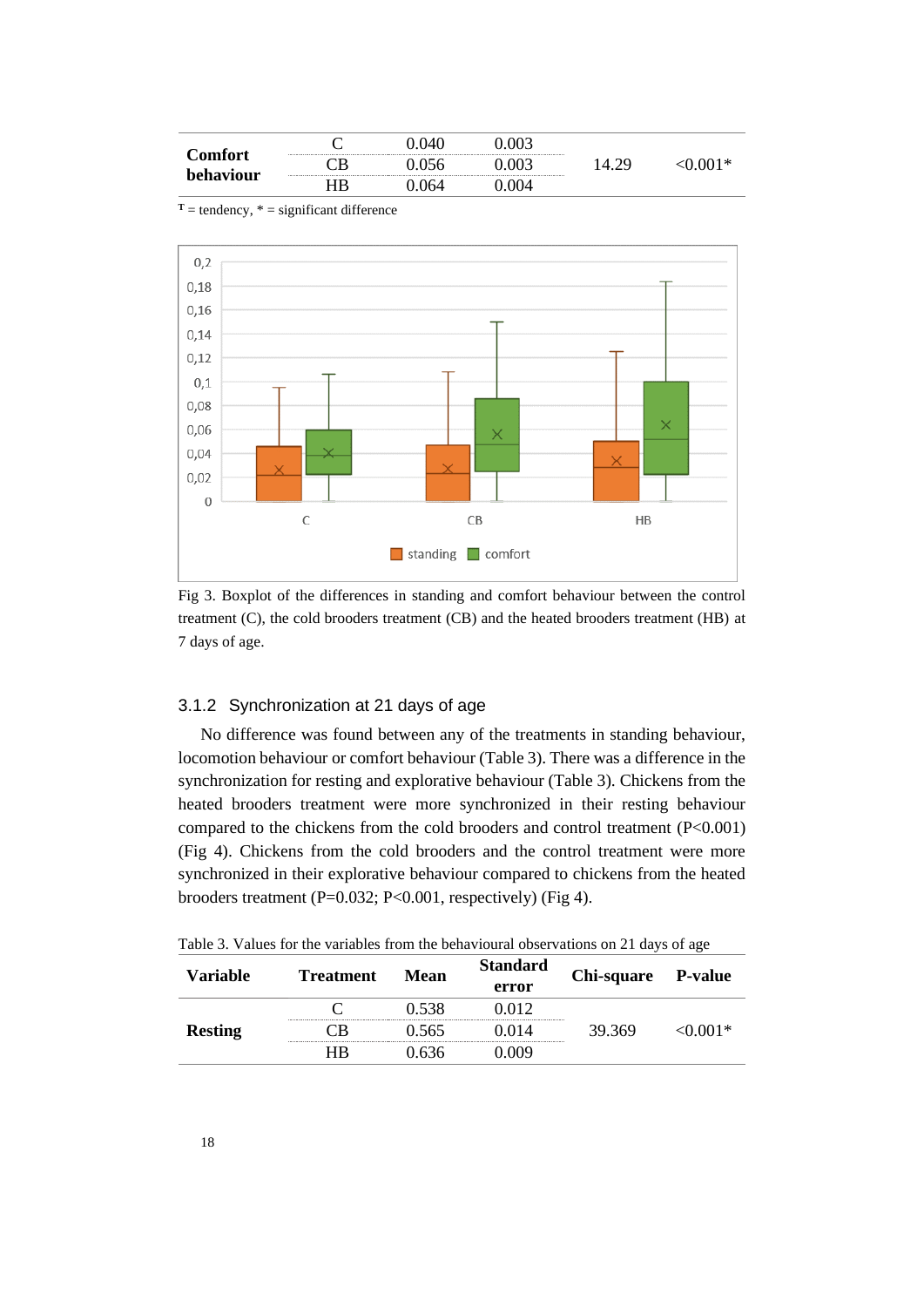|                             |    | 0.028 | 0.003     |        |             |
|-----------------------------|----|-------|-----------|--------|-------------|
| <b>Standing</b>             |    | 0 024 | 0 024     | 3.685  | 0.158       |
|                             | HR | 0.029 | 0.029     |        |             |
| <b>Locomotion</b>           |    | 0.034 | 0.003     |        |             |
| behaviour                   |    | 034   | 003       | 0.672  | 0.715       |
|                             | HВ | 0.032 | 0.002     |        |             |
| <b>Explorative</b>          |    | በ 171 | 0.007<br> |        |             |
| behaviour                   |    | 0.152 | በ በበ6     | 15.409 | ${<}0.001*$ |
|                             | HR | 0.137 | 0.005     |        |             |
|                             |    | 0.058 | 0.004     |        |             |
| <b>Comfort</b><br>behaviour |    | 0.058 | Ი ᲘᲘ4     | 4.133  | 0.127       |
|                             | ΗR | 0 074 | 0.005     |        |             |

 $* =$  significant difference



Fig 4. Boxplot of the differences in resting and explorative behaviour between the control treatment (C), the cold brooders treatment (CB) and the heated brooders treatment (HB) at 21 days of age.

#### <span id="page-22-0"></span>3.1.3 Usage of brooders

There were no statistical analyses done on the difference in usage of the heated brooders compared to the cold brooders. However, there were a lot more observation recorded under the heated brooders (744) compared to the cold brooders (184).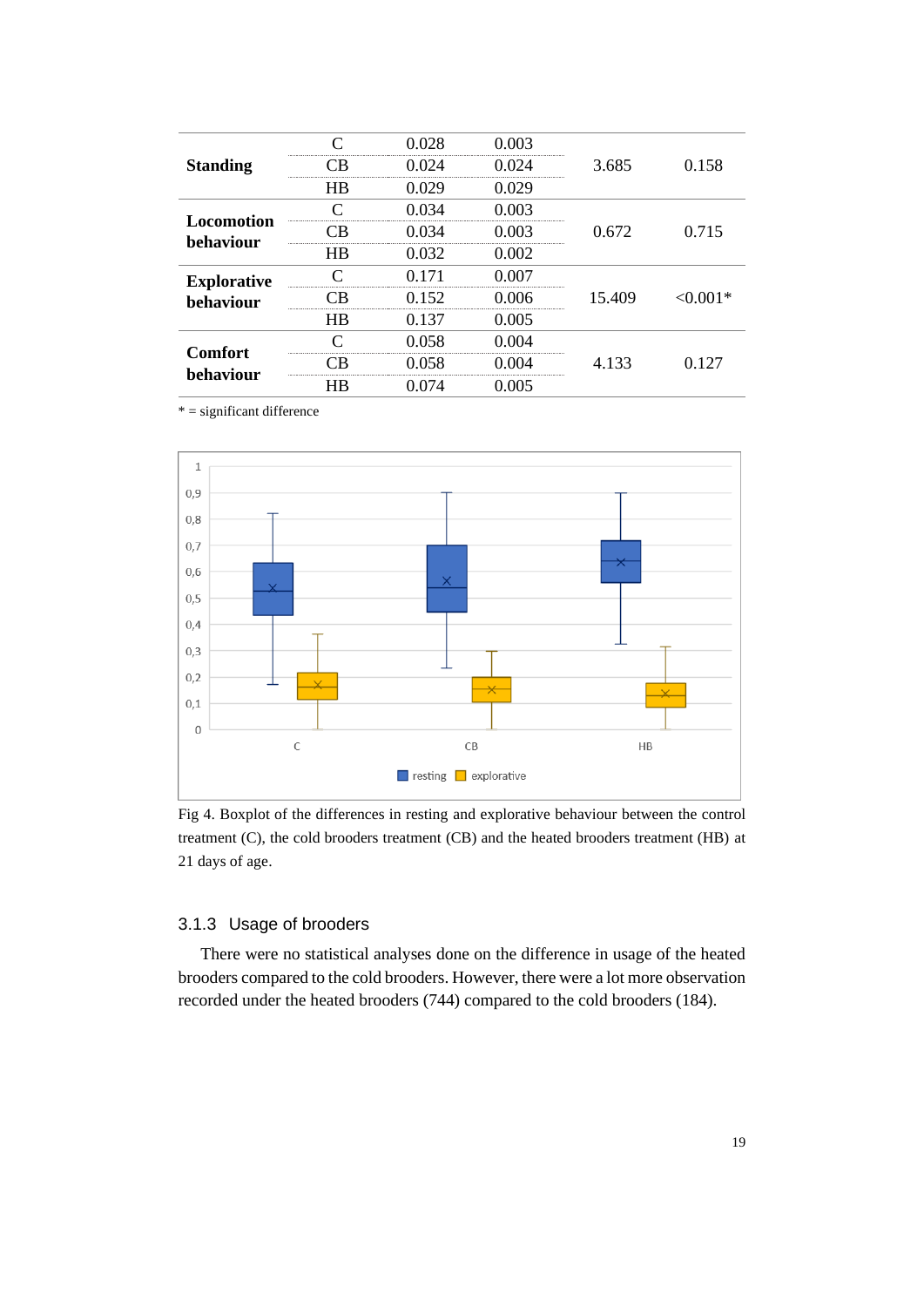# <span id="page-23-0"></span>3.2 Reversal learning

There was no difference in the number of times the chickens didn't make a choice between the treatments (Table 4). There was a tendency for difference between the number of right choices (Table 4). However, when comparing the treatments it showed that chickens from the cold brooders treatment made more right choices compared to the control treatment (P=0.044) (Fig 5). There was a difference in the number of wrong choices (Table 4). Chickens from the cold brooders treatment made less wrong choices compared to chickens from the heated brooders treatment (P=0.037) and the control treatment (P=0.008) (Fig 5).

| Table +. Values for the variables from the reversal learning lest |                  |       |                          |                    |                      |  |  |  |
|-------------------------------------------------------------------|------------------|-------|--------------------------|--------------------|----------------------|--|--|--|
| <b>Variable</b>                                                   | <b>Treatment</b> | Mean  | <b>Standard</b><br>error | Chi-square P-value |                      |  |  |  |
|                                                                   |                  | 5.769 | 0.810<br>                |                    |                      |  |  |  |
| <b>Right</b><br>choice                                            |                  | 8.286 |                          | 5.352              | $0.069$ <sup>T</sup> |  |  |  |
|                                                                   | HВ               | 6.846 | 0.799                    |                    |                      |  |  |  |
|                                                                   |                  |       | 0.506                    |                    |                      |  |  |  |
| <b>Wrong</b><br>choice                                            |                  | 429   | 137<br>                  | 10.403             | $0.006*$             |  |  |  |
|                                                                   | НB               | 1.231 | 0.281                    |                    |                      |  |  |  |
| No choice                                                         |                  | 2.231 | 0.810                    |                    |                      |  |  |  |
|                                                                   |                  | 286   | 286<br>                  | 0.365              | 0.833                |  |  |  |
|                                                                   |                  | 1.923 |                          |                    |                      |  |  |  |

Table 4. Values for the variables from the reversal learning test

 $T =$  tendency,  $* =$  significant difference

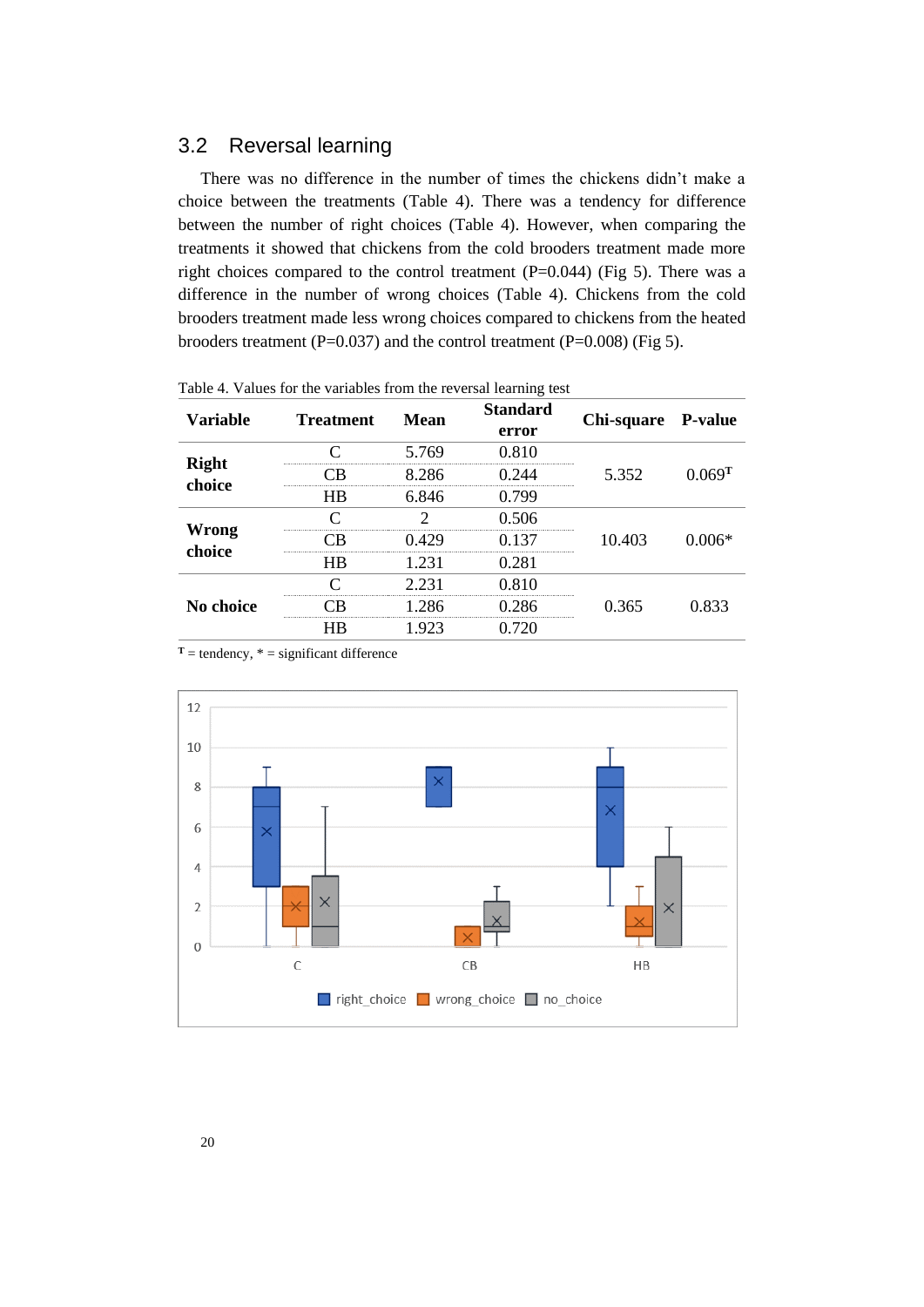Fig 5. Boxplot of the differences in the number of right choices, wrong choices and no choice being made between the control treatment (C), the cold brooders treatment (CB) and the heated brooders treatment (HB) in the final reversal learning test.

# <span id="page-24-0"></span>3.3 Tonic immobility

There was no difference between the treatments in the time it took until the chickens jumped or in the time until the first head movement (Table 5).

| <b>Variable</b>         | <b>Treatment</b> | Mean    | <b>Standard</b> | Chi-square P-value |       |
|-------------------------|------------------|---------|-----------------|--------------------|-------|
|                         |                  |         | error           |                    |       |
| <b>Head</b><br>movement |                  |         | 9.627           | 1.323              | 0.516 |
|                         |                  |         | 2.276           |                    |       |
|                         | НR               | 66.487  | 9.894           |                    |       |
| Jump up                 |                  | 249.133 | 30.264          | 4 229              | O 121 |
|                         |                  | 17 967  | 25 236          |                    |       |
|                         |                  | 171.075 | 20.769          |                    |       |

Table 5. Values for the variables from the tonic immobility test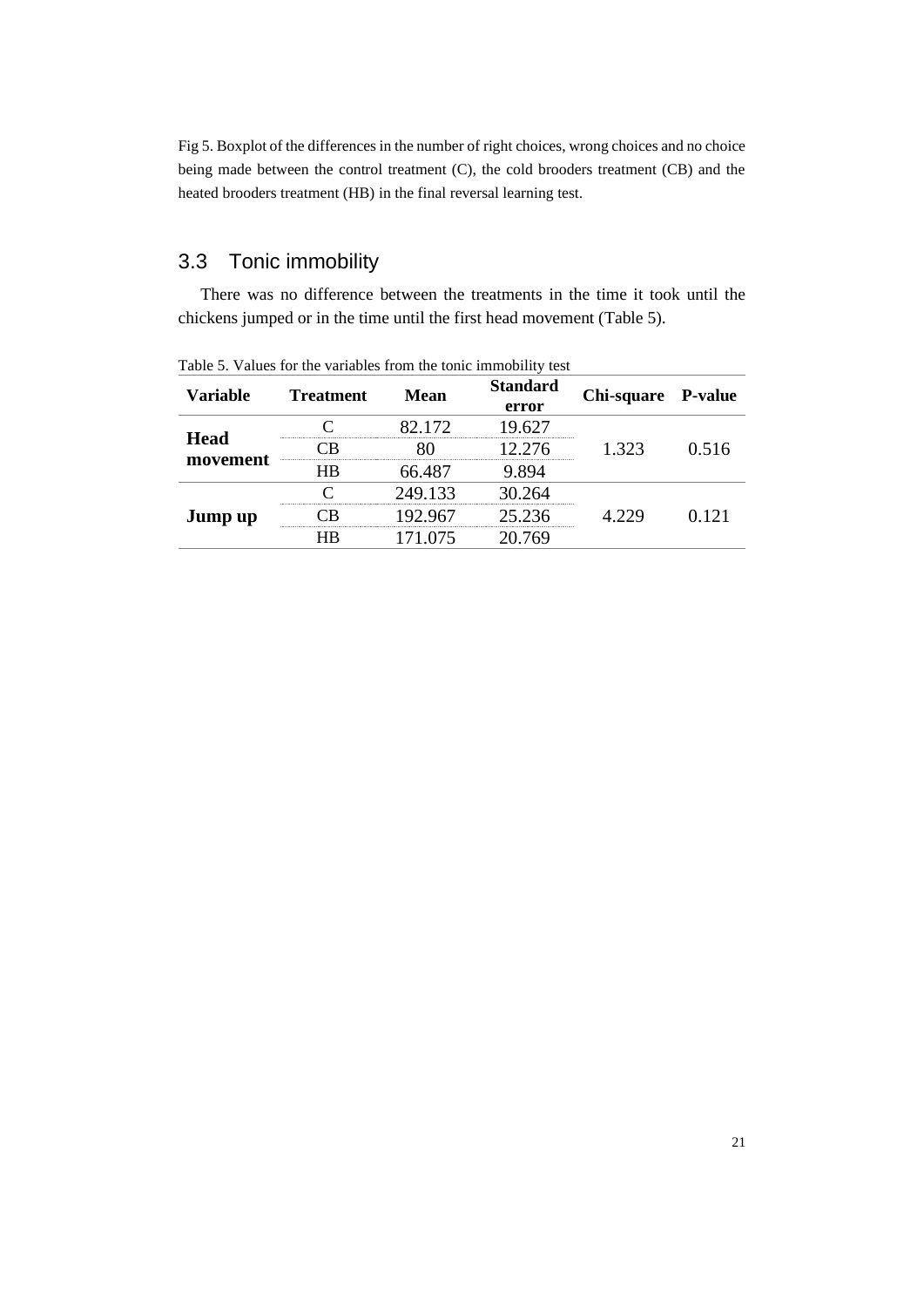# <span id="page-25-0"></span>4 Discussion

For the first weeks of their life chickens in nature sleep and rest on the ground under the brooding hen (Workman & Andrew, 1989). But in conventional broiler production the chickens are raised in a very barren environment that may lead to disturbed sleep and sleeping patterns. It has been hypothesized that the absence of a broody hen leads to the chickens being less synchronized in their behaviour and that this, in combination with the long periods of light and the high density of birds, may contribute to the chickens not getting sufficient rest and sleep (Malleau *et al*., 2007). The aim of this study was to investigate if there was a difference in the synchronization of behaviour in chickens when raised with or without access to brooders as well as if a better synchronization (and expected better sleep) will make the chickens less fearful and have a more lasting memory.

## <span id="page-25-1"></span>4.1 Behaviour in the home pen

Chickens rest on the ground under the brooding hen for the first weeks of their life (Workman & Andrew, 1989). This is thought to aid in thermoregulation as well as help the chickens synchronize their resting behaviour (Malleau *et al*., 2007). Wauters *et al*., (2002) found that brooded chickens had a precise ultradian rhythm which was not observed in non-brooded chicks. Previous research on synchronization in broilers has mostly been focused on the effect of lighting programs and light intensity (Malleau et al., 2007; Alvino *et al*., 2009; Schwean-Lardner *et al*., 2014). Malleau *et al*. (2007) investigated if the presence of a 'surrogate mother', in the form of four feather dusters tied together, would aid in synchronizing rest in chickens. However, very few chickens rested under the surrogate mother. The authors hypothesize that this might be because the surrogate mother was separate from the heat source and the chickens may find heat more important than tactile stimulation. Therefore, the hypothesis was that the chickens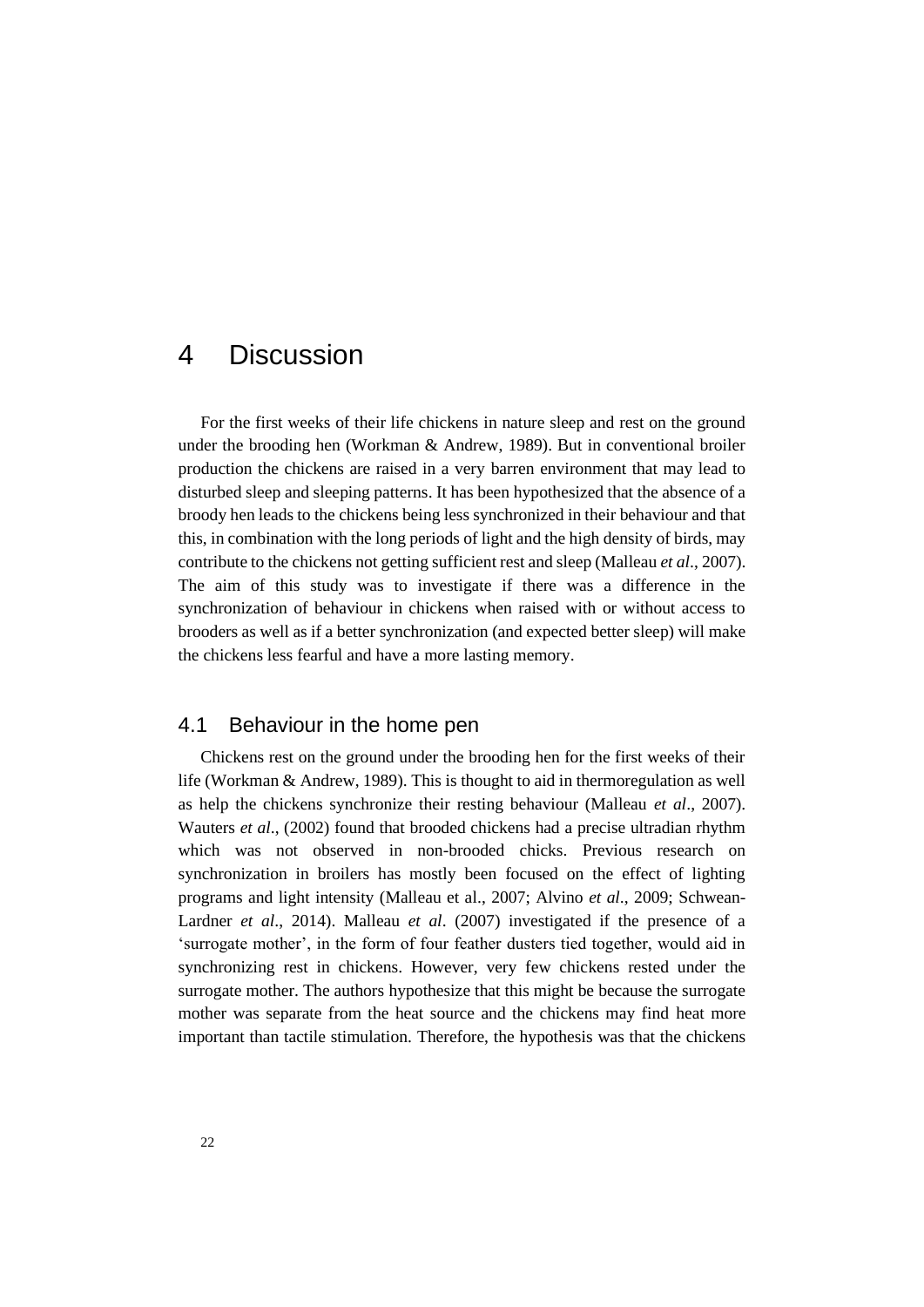raised with access to heated brooders would be more synchronized in their behaviours compared to the chickens raised with cold brooders and chickens raised without access to brooders.

At 7 days of age chickens that had access to either cold or heated brooders were more synchronized in the comfort behaviour compared to chickens that had been housed without access to brooders. There was also a tendency for chickens who had access to heated brooders to be more synchronized in their standing behaviour. This would seem to indicate that having access to brooders had some effect on the chickens' synchronization. The reason for why chickens raised with heated and cold brooders were more synchronized in their comfort behaviour could be that they were more influenced by social facilitation. Broiler chickens tend to stay near the walls of the pen which has been suggested to be in order to avoid disturbances (Buijs *et al*., 2010). Since the chickens with access to brooders tended to stay under and around the brooders rather than be spread out along the walls of the pens this could have led to them having more social interactions. Webster & Hurnik (1994) found that preening was synchronized within and between groups of laying hens held in battery cages. This indicates that the synchronization might have been caused by non-social factors common to all cages. However, social influences on the synchronization cannot be ruled out since the hens could see and hear the hens in the other cages.

The reason for why there was no difference in synchronization in the chickens resting behaviour at 7 days of age could be because the stocking density was very low and the group sizes small compared to what it would be in a production system. Stocking density is known to affect broilers behavioural activities such as locomotion, preening, scratching and resting (Meluzzi, 2009). Hall (2001) found that the frequency of lying was greater and the lying bout length, walking, ground pecking and preening bout length decreased at higher density. They also found that the number of disturbances increased at a higher density and with age. It is possible that the chickens in this study at 7 days of age had enough space that having their rest disturbed was not a problem and that this helped them be more synchronized in all the treatments.

This is supported by the fact that at 21 days of age chickens that had access to heated brooders were more synchronized in their resting behaviour compared to the chickens with cold brooders and without brooders. However, the chickens without access to brooders and the chickens with access to cold brooders were more synchronized in their explorative behaviour compared to chickens with access to heated brooders. This could be a sign that the chickens without brooders and cold brooders spent less time resting and therefore spent more time in active behaviours. The fact that there was no difference in synchronization in other behaviours could be because broilers tend to have a high degree of inactivity.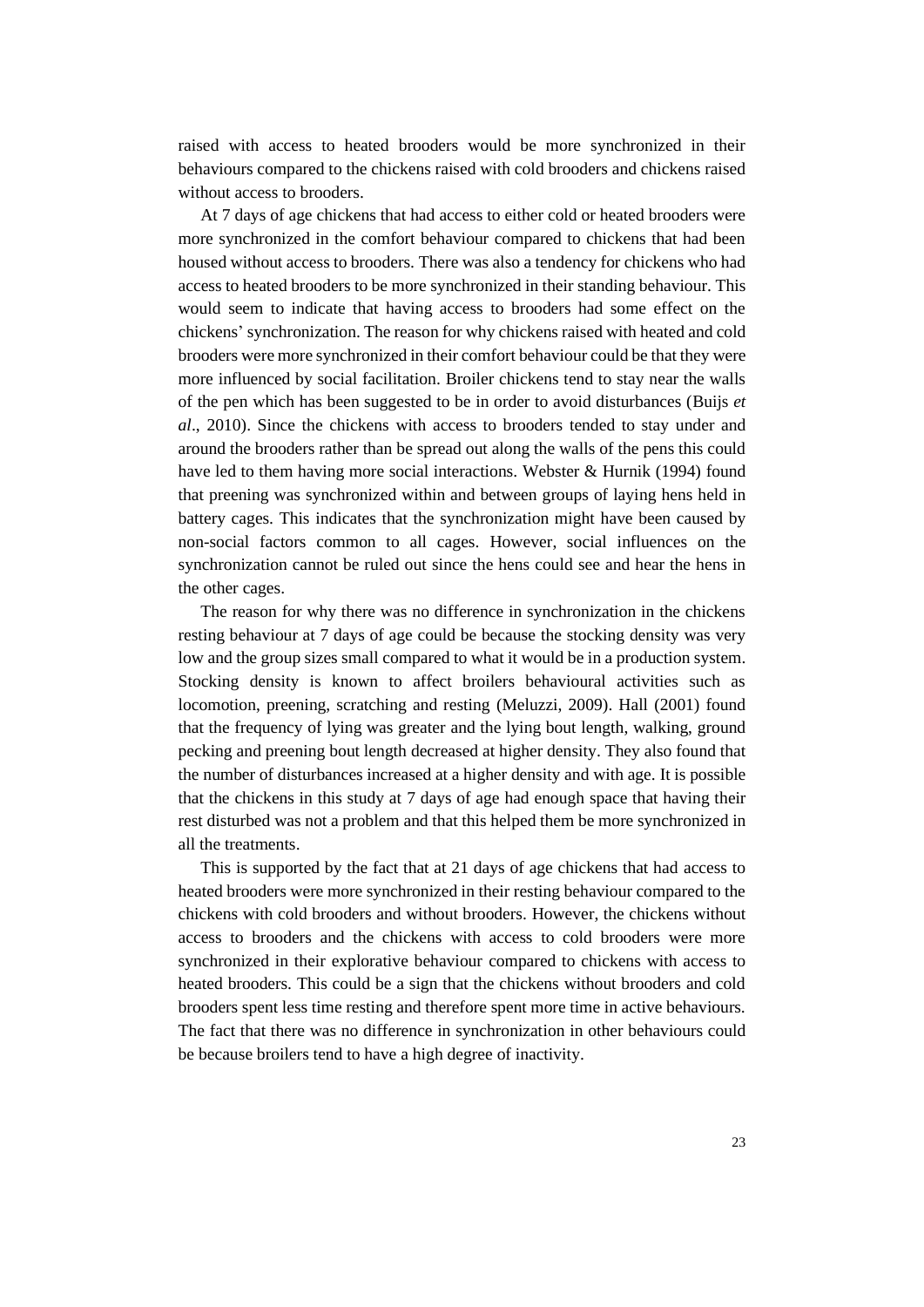Because of access to a limited number of cameras we were only able to record under two brooders at the same time. This meant that there was only behavioural observations from one of the brooders in each pen and the brooders were recorded at different time periods. While the chickens didn't appear to favor one brooder over another, it is still possible that certain individuals favored one of the two brooders that wasn't recorded. Also, because of the placement of the cameras there was some part of each pen that was not in view. This in combination with two of the brooders not being filmed means that there were individuals for each observation whose behaviour was not recorded. Therefore, the results may not be entirely accurate.

It is difficult to determine if an individual is sleeping without using electrodes to measure brain activity. In behavioural studies rest in poultry is usually divided into two substates. Dozing, which is when a chicken is sitting or standing with its neck more or less withdrawn, and sleeping, were the chickens is sitting or standing with its head tucked into the feathers above the wingbase or behind the wing (Blokhuis, 1984). Because the behaviour observations in the pens were made from video recordings that had been filmed from above the pens it was not possible to differentiate between the resting positions. Also, in this study there were no observations done during the dark period. Presumably, the synchronization of resting would be higher at such a time than during the light period (Yngvesson *et al*., 2017). These factors could also have had an effect on the results.

# <span id="page-27-0"></span>4.2 Reversal learning (T-maze)

Sleep is known to support consolidation of memory (Vorster  $\&$  Born, 2015) and sleep deprivation adversely affects learning and memory (Alkadhi *et al*., 2013). The hypothesis was that chickens who were more synchronized in their resting behaviour would have less sleep deprivation and therefore perform better in a reversal learning test. However, chickens raised with access to cold brooders made more right choices compared to chickens without access to brooders. They also made fewer wrong choices compared to chickens raised with heated brooders and chickens without access to brooders. Because the chickens with heated brooders were the ones who had a better synchronization in their resting behaviour (at 21 days of age) it doesn't appear that less sleep deprivation is the reason why the chickens with cold brooders performed better in the reversal earning test.

They were more synchronized in their explorative behaviour, however it is unclear why this would lead them to have a better memory. One theory would be that the synchronization of explorative behaviour was an indication that there was more social facilitation in the cold brooders treatment and that they were therefore more motivated to find and join their conspecifics in the reversal learning test.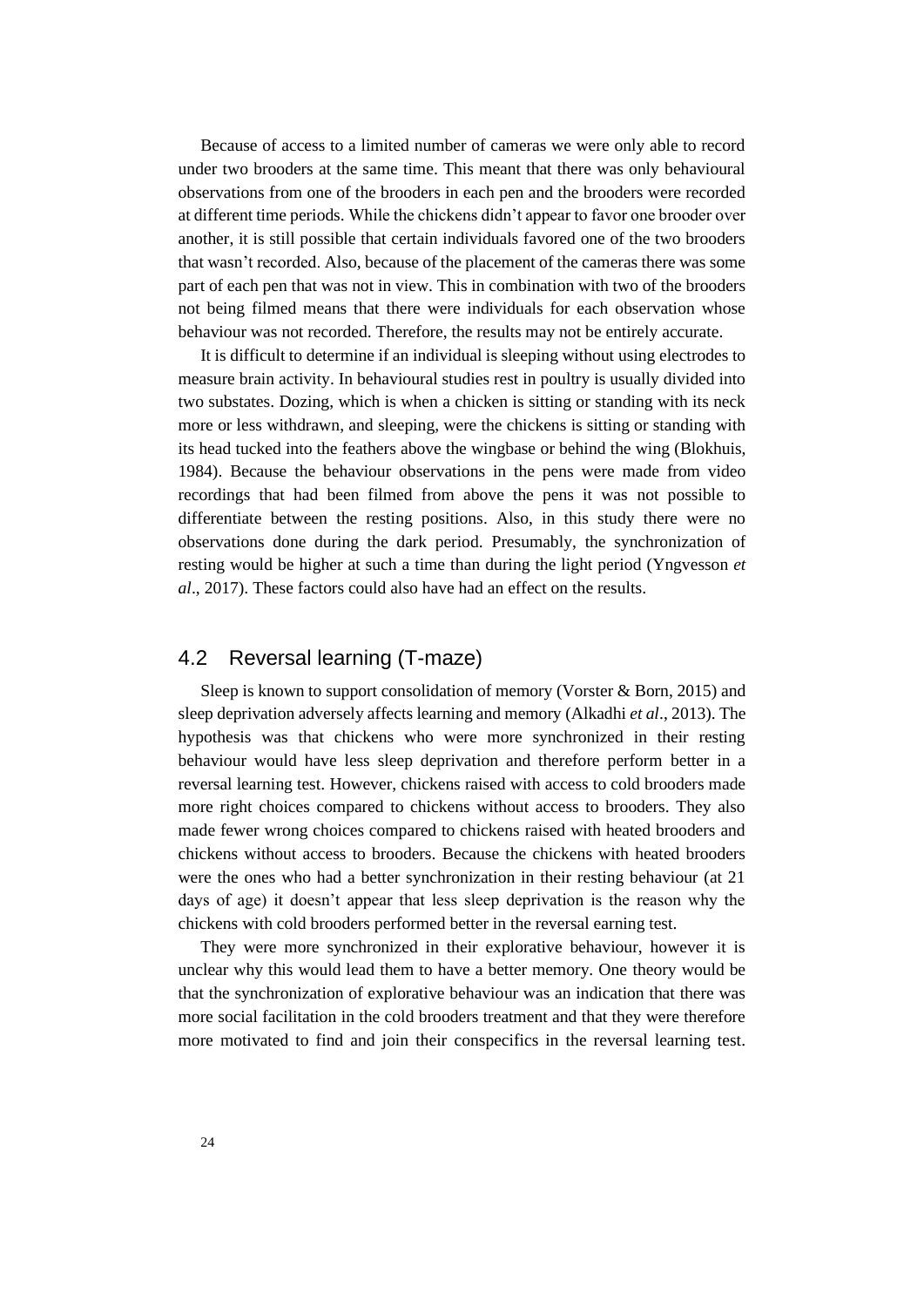However, this seem unlikely since the chickens without brooders also were more synchronized in their explorative behaviour yet did not perform better in the reversal learning test. Also, there was no difference in the number of times the chickens didn't make a choice between the three treatments, which indicates that there wasn't a difference in motivation between treatments. There were a lot more observation recorded under the heated brooders (744) compared to the cold brooders (184). This indicates that it might not have been the access to brooders that is the cause of the cold brooder treatment performing better in the reversal learning test.

Because not all the chickens showed an interest in mealworms a combination of conspecifics and access to mealworms were used as a reward in this reversal learning test. However, because of the design of the arena used this meant that it was possible for the chickens to see where the reward was when they exited the corridor. It is therefore possible that the chickens' didn't actually learn which direction to go and instead simply relied on visual cues. If that is the case this test might be more suitable to be seen as a measurement of motivation to reach the reward rather than a measurement of the chickens' ability to learn and remember.

### <span id="page-28-0"></span>4.3 Tonic immobility

The quality and amount of sleep is known to influence the reaction to stimuli and sleep deprivation is associated with anxiety in mammals (Kumar & Garg, 2009; Vandekerckhove & Cluydts, 2010; Alkadhi *et al*., 2013). Therefore, the expectation was that chickens who were more synchronized in their resting behaviour, and thereby had less sleep deprivation, would be less fearful and have a shorter time latency for all behaviours in a tonic immobility test. However, there was no difference between the time until the first head movement or the time until the chickens jumped up between the three treatments. This indicates that a more synchronized resting behaviour didn't lead to the chickens being less fearful. However, the tonic immobility tests were performed at 9 and 19 days of age and the data from the two days was analyzed together. Since there was no difference in the synchronization of resting behaviour at 7 days of age it's possible that the first tonic immobility test was performed before the treatments had had an effect on the chickens behaviour and fearfulness.

# <span id="page-28-1"></span>4.4 Future research

In this study the chickens were held in groups of 60 individuals. This is a big difference from a production system were the groups can consist of 10000-20000 individuals (Broom  $\&$  Fraser, 2015). It is unclear how this might influence their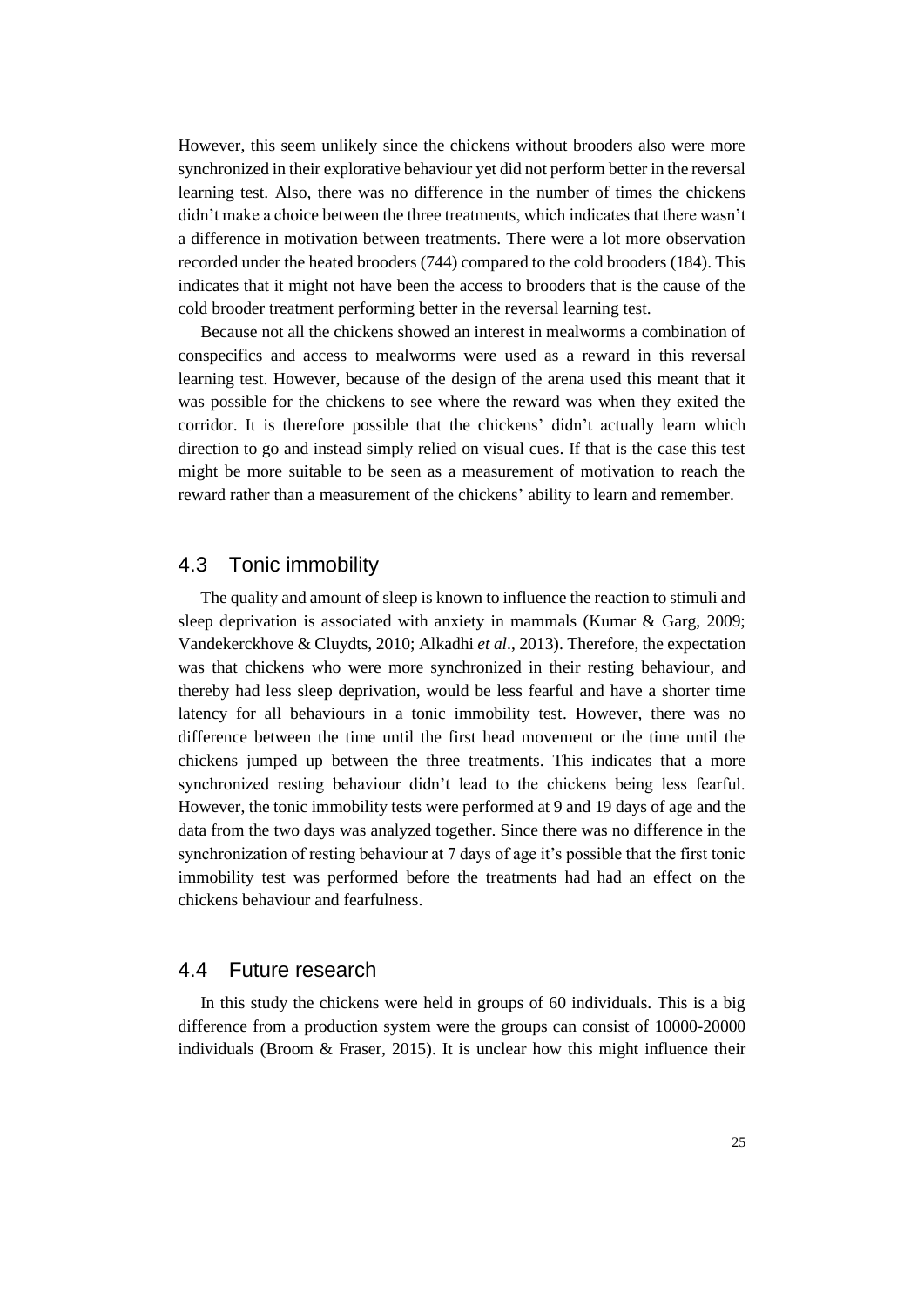synchronization and resting behaviour. In future studies the effect of brooders at different group sizes and stocking densities would be beneficial to see if it could have an effect in a commercial setting.

While the chickens with heated brooders were more synchronized in their resting behaviour at 21 days of age it is possible they were not synchronized enough to reduce disturbances and lead to better sleep. Future studies should be performed to evaluate what effect access to brooders, and what effect synchronization, has on sleep disturbances. Yngvesson *et al*. (2017) found that chickens who rested on the floor were frequently disturbed by other chicks and no disturbances were observed when the chickens rested on perches. Therefore, studies assessing the effect of a combination of heated brooders and some form of platform might be interesting.

#### <span id="page-29-0"></span>4.5 Conclusion

The aim of this study was to investigate if access to heated brooders would lead to better synchronization and if better synchronization would make the chickens less fearful and have a more lasting memory. The results from this study indicate that access to heated brooders for the first three weeks of life made the chickens to be more synchronized in their resting behaviour. However, more synchronized resting was not found to have an effect on their fearfulness nor on their performance in a reversal learning test.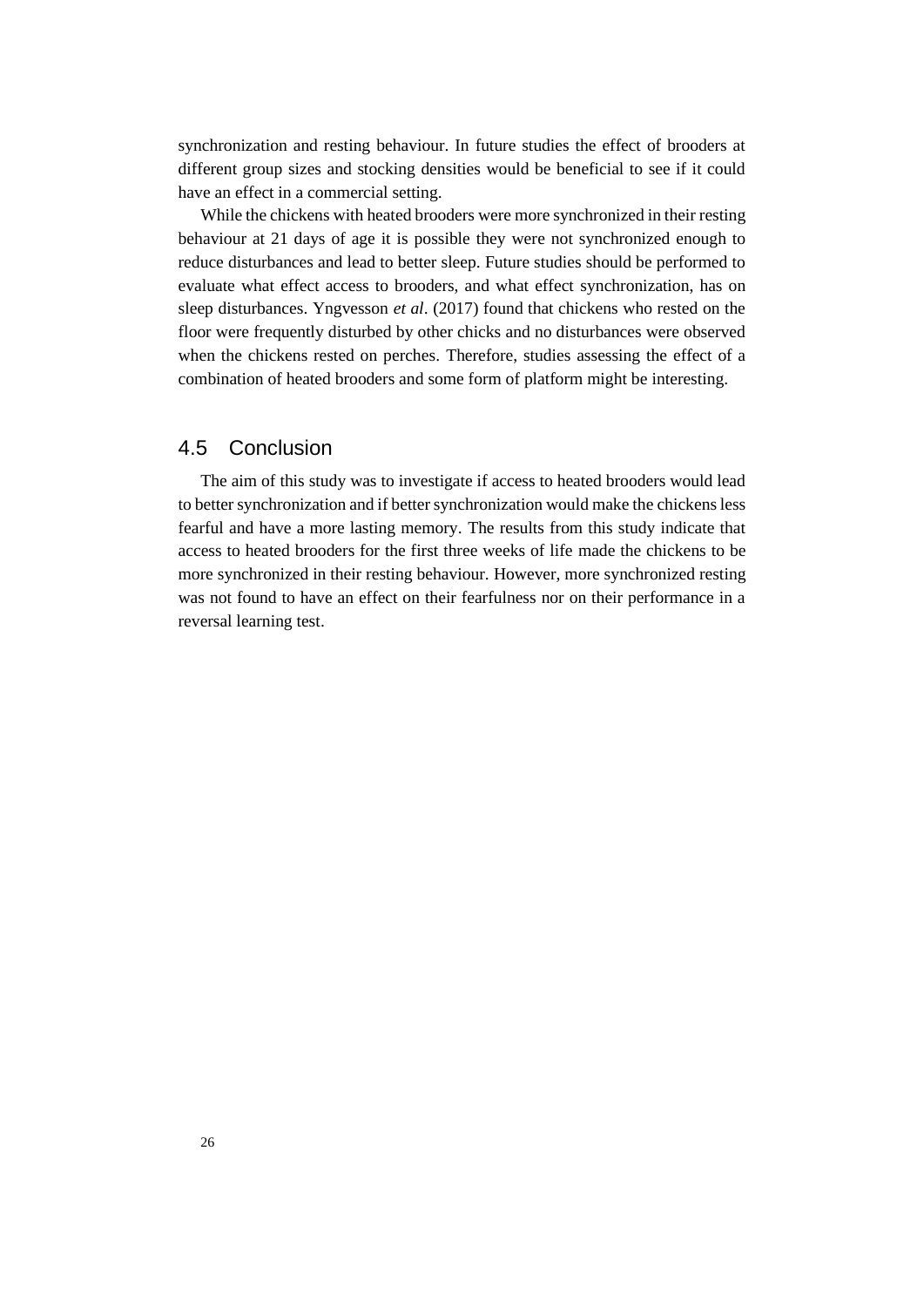# <span id="page-30-0"></span>References

- Adam, K. & Oswald, I. (1977). *Sleep is for tissue restoration*. Journal of the Royal College of Physicians of London. 11, 376–388.
- Alkadhi, K., Zagaar, M., Alhaider, I., Salim, S. & Aleisa, A. (2013). *Neurobiological consequences of sleep deprivation*. Current Neuropharmacology. 11, 231–249.
- Alvino, G.M., Blatchford, R.A., Archer, G.S. & Mench, J.A. (2009). *Light intensity during rearing affects the behavioural synchrony and resting patterns of broiler chickens*. British Poultry Science. 50, 275–283.
- Arshad, M.I. & Zakaria, M. (2009). *Roosting habits of red junglefowl in orchard area*. Pakistan Journal of Life and Social Sciences. 7, 86–89.
- Bailie, C.L., Baxter, M. & O'Connell, N.E. (2018). *Exploring perch provision options for commercial broiler chickens*. Applied Animal Behaviour Science. 200, 114–122.
- Bergmann, S., Schwarzer, A., Wilutzky, K., Louton, H., Bachmeier, J., Schmidt, P., Erhard, M. & Rauch, E. (2017). *Behavior as welfare indicator for the rearing of broilers in an enriched husbandry environment - a field study*. Journal of Veterinary Behavior. 19, 90–101.
- Blokhuis, H.J. (1984). *Rest in poultry*. Applied Animal Behaviour Science. 12, 289-303.
- Bokkers, E.A.M. & Koene, P. (2003). *Behaviour of fast- and slow growing broilers to 12 weeks of age and the physical consequences*. Applied Animal Behaviour Science. 81, 59-72.
- Brawn, T.P., Nusbaum, H.C. & Margoliash, D. (2010). *Sleep-dependent consolidation of auditory discrimination learning in adult starlings*. Journal of Neuroscience. 30, 609–613.
- Broom, D.M. (1980). *Activity rhythms and position preferences of domestic chicks which can see a moving object*. Animal Behaviour. 28, 201–211.
- Broom, D.M. & Fraser, A.F. (2015). *Domestic animal behaviour and welfare*. 5th edition. ed. CABI, Wallingford, UK ; Boston, MA.
- Buijs, S., Keeling, L.J., Vangestel, C., Baert, J., Vangeyte, J. & Tuyttens, F.A.M. (2010). *Resting or hiding? Why broiler chickens stay near walls and how density affects this*. Applied Animal Behaviour Science. 124, 97-103.
- Colgan, P. (1989). *Animal Motivation*. Chapman and Hall. London, UK.
- Collias, N.E. & Collias, E.C. (1967). *A field study of the red jungle fowl in north-central india*. The Condor. 69, 360–386.
- Collins, L.M., Asher, L., Pfeiffer, D.U., Browne, W.J. & Nicol, C.J. (2011). *Clustering and synchrony in laying hens: the effect of environmental resources on social dynamics*. Applied Animal Behaviour Science. 129, 43–53.
- Derégnaucourt, S., Mitra, P.P., Fehér, O., Pytte, C. & Tchernichovski, O. (2005). *How sleep affects the developmental learning of bird song*. Nature. 433, 710–716.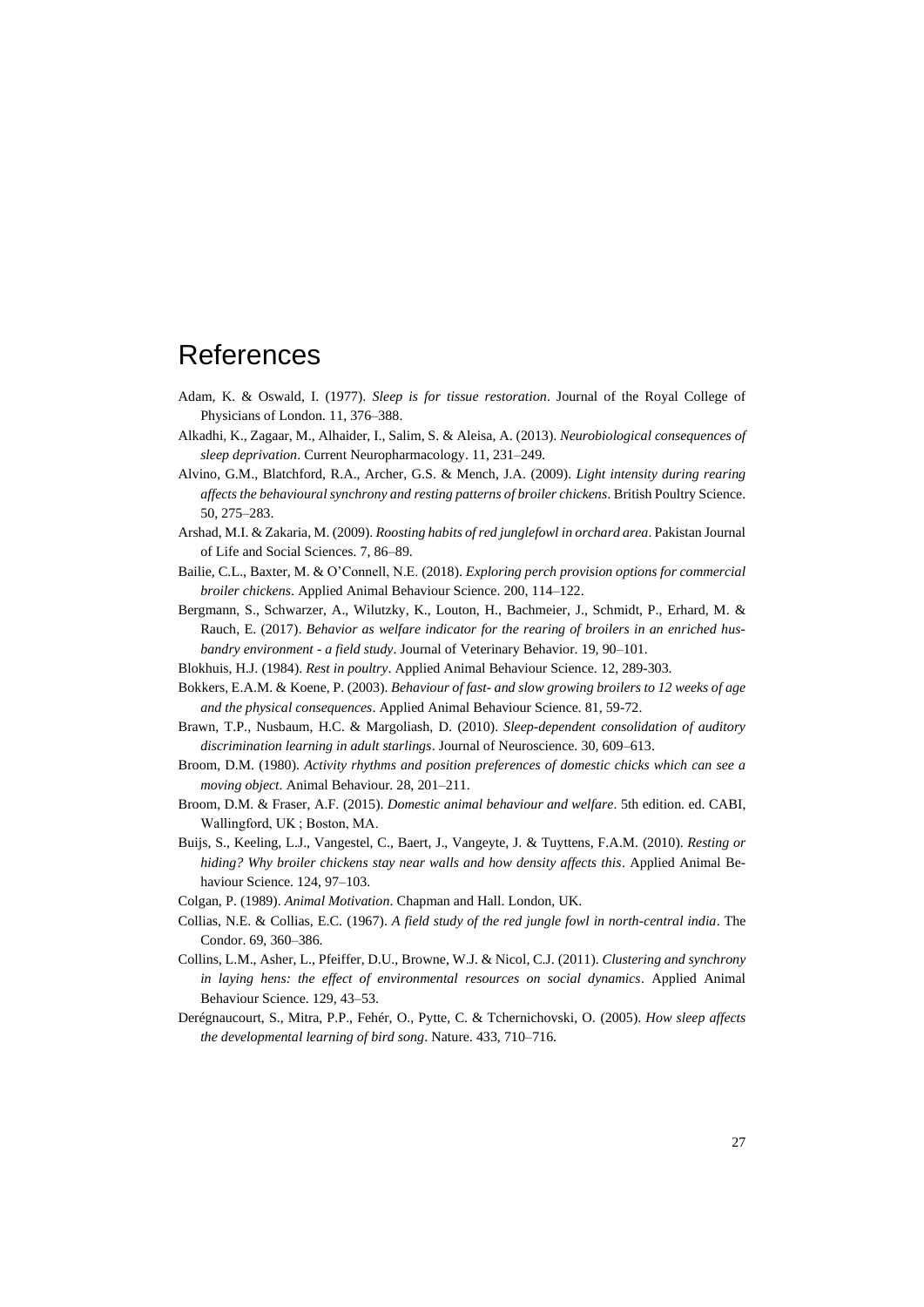- Duncan, E.T., Appleby, M.C. & Hughes, B.O. (1992). *Effect of perches in laying cages on welfare and production of hens*. British Poultry Science. 33, 25–35.
- European Commission. (2007). *Council Directive 2007/43/EC of 28 June 2007 laying down minimum rules for the protection of chickens kept for meat production*.
- Fischer, S., Wilhelm, I. & Born, J. (2007). *Developmental differences in sleep's role for implicit offline learning: comparing children with adults*. Journal of Cognitive Neuroscience. 19, 214–227.
- Forkman, B., Boissy, A., Meunier-Salaün, M.C., Canali, E. & Jones, R.B. (2007). *A critical review of fear tests used on cattle, pigs, sheep, poultry and horses*. Physiology & Behavior. 92, 340–374.
- Graves, L.A., Heller, E.A., Pack, A.I. & Abel, T. (2003). *Sleep deprivation selectively impairs memory consolidation for contextual fear conditioning*. Learning & Memory. 10, 168–176.
- Hagenauer, M.H. & Lee, T.M. (2013). *Adolescent sleep patterns in humans and laboratory animals*. Hormones and Behavior. 64, 270–279.
- Hall, A.L. (2001). *The effect of stocking density on the welfare and behaviour of broiler chickens reared commercially*. Animal Welfare. 10, 23–40.
- Hayne, H., Rovee-Collier, C. & Gargano, D. (1986). *Ambient temperature effects on energetic relations in growing chicks*. Physiology & Behavior. 37, 203–212.
- Heikkilä, M., Wichman, A., Gunnarsson, S. & Valros, A. (2006). *Development of perching behaviour in chicks reared in enriched environment*. Applied Animal Behaviour Science. 99, 145–156.
- Hughes, B.O. (1971). *Allelomimetic feeding in the domestic fowl*. British Poultry Science. 12, 359– 366.
- Hogan-Warburg, A.J., Panning, L. & Hogan, J.A. (1993). *Analysis of the brooding cycle of broody junglefowl hens with chicks*. Behaviour. 125, 21-37.
- Inostroza, M., Binder, S. & Born, J. (2013). *Sleep-dependency of episodic-like memory consolidation in rats*. Behavioural Brain Research. 237, 15–22.
- Jackson, C., McCabe, B.J., Nicol, A.U., Grout, A.S., Brown, M.W. & Horn, G. (2008). *Dynamics of a memory trace: effects of sleep on consolidation*. Current Biology. 18, 393–400.
- Keeling, L.J., Newberry, R.C. & Estevez, I. (2017). *Flock size during rearing affects pullet behavioural synchrony and spatial clustering*. Applied Animal Behaviour Science. 194, 36–41.
- Kumar, A. & Garg, R. (2009). *Possible role of trazodone and imipramine in sleep deprivation-induced anxiety-like behavior and oxidative damage in mice*. Methods Find Exp Clin Pharmacol. 31, 383– 387.
- Lambe, N.R. & Scott, G.B. (1998). *Perching behaviour and preferences for different perch designs among laying hens*. Animal Welfare. 7, 203-216.
- Libourel, P.-A. & Herrel, A. (2016). *Sleep in amphibians and reptiles: a review and a preliminary analysis of evolutionary patterns*. Biological Reviews. 91, 833–866.
- Lill, A., (1968). *Spatial organisation in small flocks of domestic fowl*. Behaviour. 32, 258–290.
- Malleau, A.E., Duncan, I.J.H., Widowski, T.M. & Atkinson, J.L. (2007). *The importance of rest in young domestic fowl*. Applied Animal Behaviour Science. 106, 52–69.
- McBride, G., Foenander, F.& Parer, I.P. (1969). *The social organization and behaviour of the feral domestic fowl*. Animal Behaviour Monographs. 2, 125–181.
- McLean, K.A., Baxter, M.R. & Michie, W. (1986). *A comparison of the welfare of laying hens in battery cages and in a perchery*. Research and Development in Agriculture. 3, 93–98.
- Meluzzi, A. & Sirri, F. (2009). *Welfare of broiler chickens*. Italian Journal of Animal Science. 8, 161– 173.
- Moore, J.D., Hayes, C. & Hicks, R.A. (1979). *REM sleep deprivation increases preference for novelty in rats*. Physiology & Behavior. 23, 975–976.
- Newberry, R.C., Estevez, I. & Keeling, L.J. (2001). *Group size and perching behaviour in young domestic fowl*. Applied Animal Behaviour Science. 73, 117–129.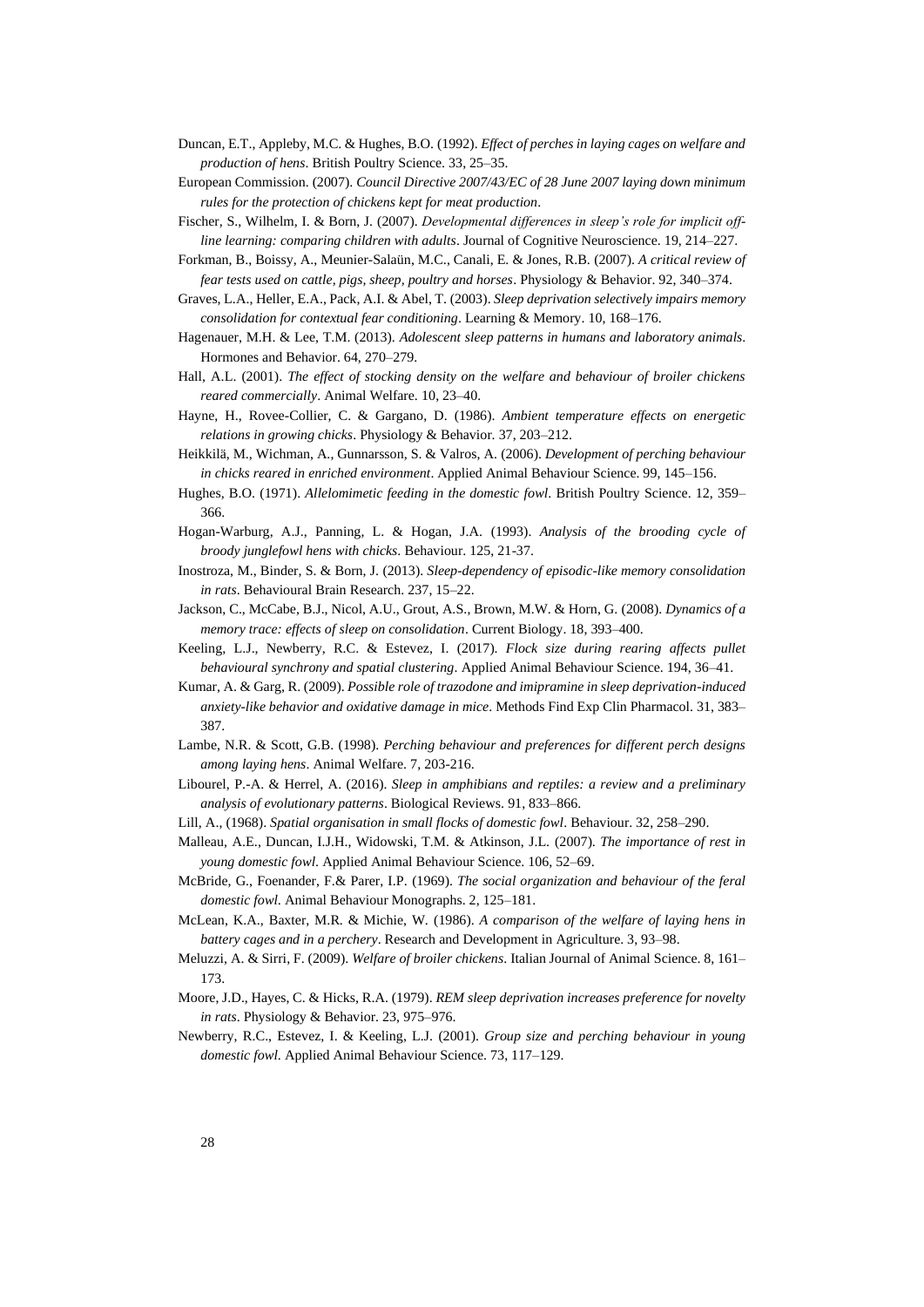- Nielsen, B.L., Erhard, H.W., Friggens, N.C. & McLeod, J.E. (2008). *Ultradian activity rhythms in large groups of newly hatched chicks (Gallus gallus domesticus)*. Behavioural Processes. 78, 408– 415.
- Norring, M., Kaukonen, E. & Valros, A. (2016). *The use of perches and platforms by broiler chickens*. Applied Animal Behaviour Science. 184, 91–96.
- Olanrewaju, H.A., Thaxton, J.P., Dozier III, W.A., Purswell, J., Roush, W.B. & Branton, S.L. (2006). *A review of lighting programs for broiler production*. International Journal of Poultry Science. 5, 301–308.
- Olsson, I.A.S. & Keeling, L.J. (2000). *Night-time roosting in laying hens and the effect of thwarting access to perches*. Applied Animal Behaviour Science. 68, 243–256.
- Olsson, I.A.S. & Keeling, L.J. (2002). *The push-door for measuring motivation in hens: laying hens are motivated to perch at night*. Animal Welfare. 11, 11–19.
- Pettit-Riley, R. & Estevez, I. (2001). *Effects of density on perching behavior of broiler chickens*. Applied Animal Behaviour Science .71, 127–140.
- Pokk, P. & Väli, M. (2001). *Small platform stress increases exploratory activity of mice in staircase test*. Progress in Neuro-Psychopharmacology and Biological Psychiatry. 25, 1435–1444.
- Rechtschaffen, A., Gilliland, M., Bergmann, B. & Winter, J. (1983). *Physiological correlates of prolonged sleep deprivation in rats*. Science. 221, 182–184.
- R Core Team (2019). *R: A language and environment for statistical computing*. R Foundation for Statistical Computing, Vienna, Austria. URL https://www.R-project.org/
- Rial, R.V., Akaârir, M., Gamundí, A., Nicolau, C., Garau, C., Aparicio, S., Tejada, S., Gené, L., González, J., De Vera, L.M., Coenen, A.M.L., Barceló, P. & Esteban, S. (2010). *Evolution of wakefulness, sleep and hibernation: from reptiles to mammals*. Neuroscience & Biobehavioral Reviews. 34, 1144–1160.
- Riber, A.B., Nielsen, B.L., Ritz, C. & Forkman, B. (2007). *Diurnal activity cycles and synchrony in layer hen chicks (Gallus gallus domesticus)*. Applied Animal Behaviour Science. 108, 276–287.
- Savory, C.J., Wood-Gush, D.G.M. & Duncan, I.J.H. (1978). *Feeding behaviour in a population of domestic fowls in the wild*. Applied Animal Ethology. 4, 13–27.
- Schwean-Lardner, K., Fancher, B.I., Laarveld, B. & Classen, H.L. (2014). *Effect of day length on flock behavioural patterns and melatonin rhythms in broilers*. British Poultry Science. 55, 21–30.
- Siegel, J.M. (2008). *Do all animals sleep?* Trends in Neurosciences. 31, 208–213.
- Smith, C. & Rose, G.M. (1996). *Evidence for a paradoxical sleep window for place learning in the Morris water maze*. Physiology & Behavior. 59, 93–97.
- Tazawa, H., Chiba, Y., Khandoker, A.H., Dzialowski, E.M. & Burggren, W.W. (2004). *Early development of thermoregulatory competence in chickens: responses of heart rate and oxygen uptake to altered ambient temperatures*. Avian and Poultry Biology Reviews. 15, 166–176.
- Vandekerckhove, M. & Cluydts, R. (2010). *The emotional brain and sleep: an intimate relationship*. Sleep Medicine Reviews. 14, 219–226.
- Vorster, A.P. & Born, J. (2015). *Sleep and memory in mammals, birds and invertebrates*. Neuroscience & Biobehavioral Reviews. 50, 103–119.
- Wauters, A.M., Perré, Y., Bizeray, D., Leterrier, C. & Richard-Yris, M.A. (2002). *Mothering influences the distribution of activity in young domestic chicks*. Chronobiology International. 19, 543–559.
- Webster, A.B. & Hurnik, J.F. (1994). *Synchronization of behavior among laying hens in battery cages*. Applied Animal Behaviour Science. 2, 153–165.
- Wood-Gush, D.G.M. & Duncan, I.J.H. (1976). *Some behavioural observations on domestic fowl in the wild*. Applied Animal Ethology. 2, 255–260.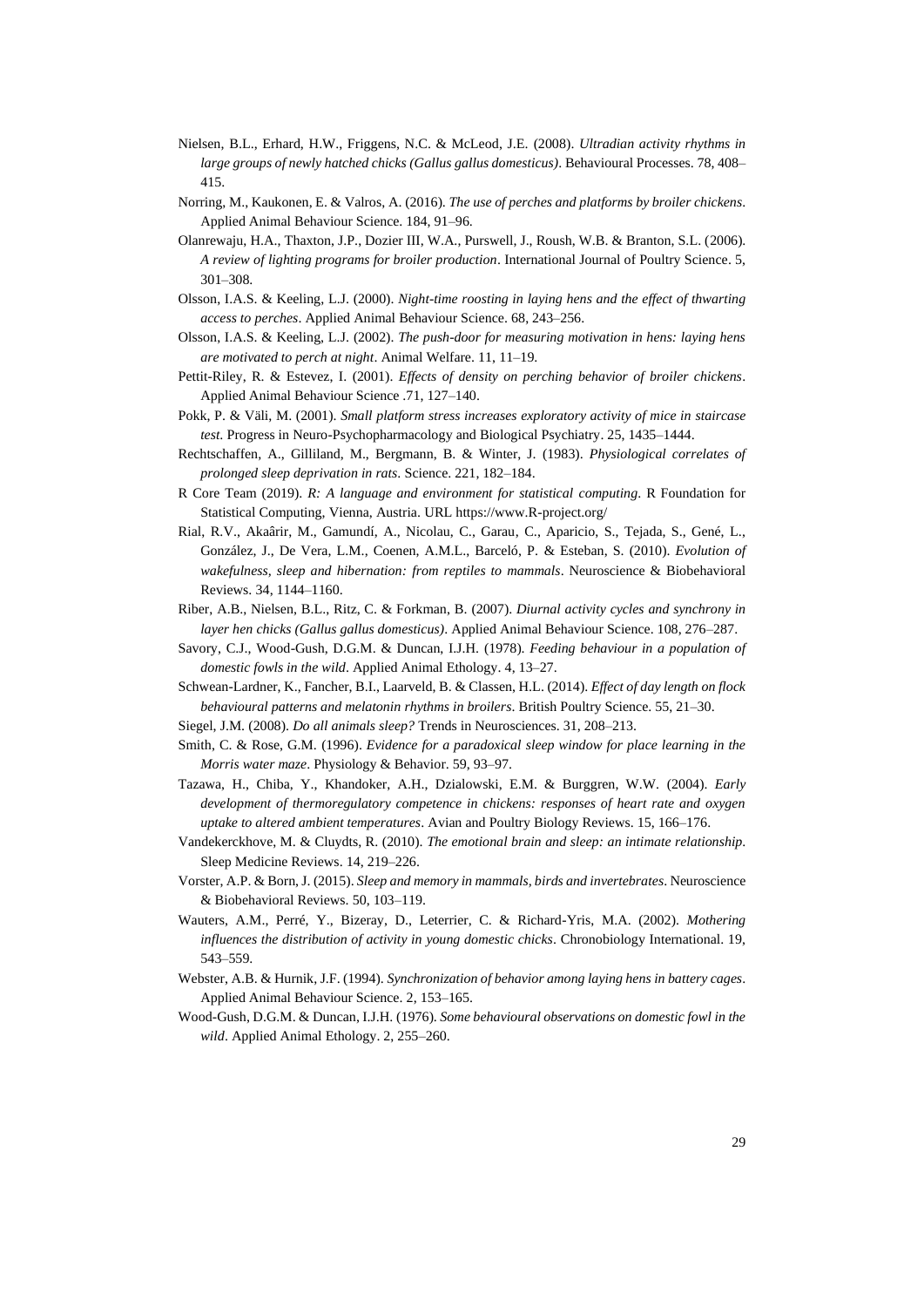- Workman & Andrew. (1989). *Simultaneous changes in behaviour and in iateralization during the development of male and female domestic chicks*. Animal Behaviour. 38, 596-605.
- Yngvesson, J., Wedin, M., Gunnarsson, S., Jönsson, L., Blokhuis, H. & Wallenbeck, A. (2017). *Let me sleep! Welfare of broilers (Gallus gallus domesticus) with disrupted resting behaviour*. Acta Agriculturae Scandinavica, Section A — Animal Science. 67, 123–133.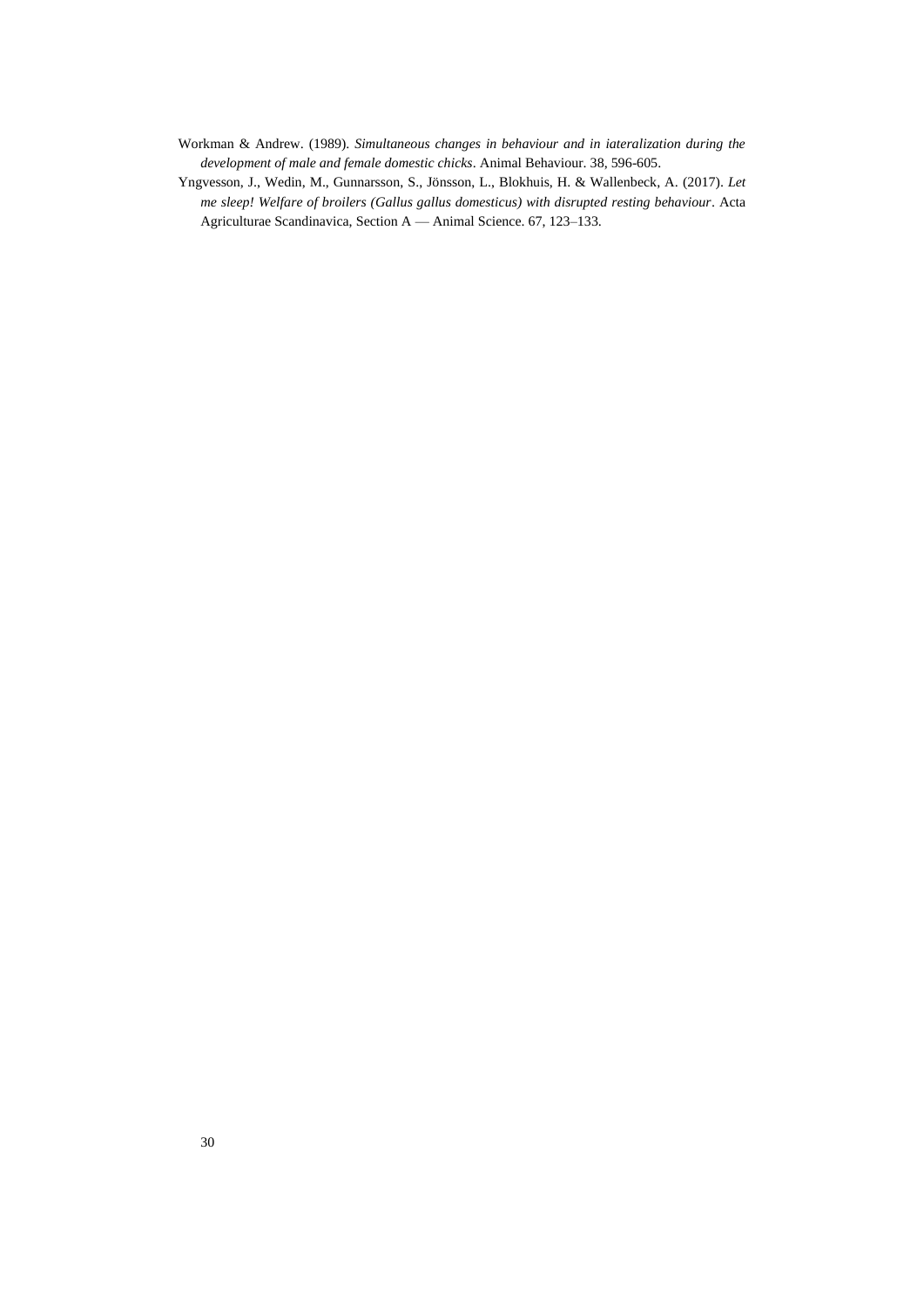# <span id="page-34-0"></span>Acknowledgements

I would like to thank my supervisors, Harry Blokhuis and Sara Forslind, for all their help and for giving me the opportunity to be a part of this project. I would also like to thank my classmates for making the last two years such a great experience. Finally, I want to thank my family and friends for all their love and support.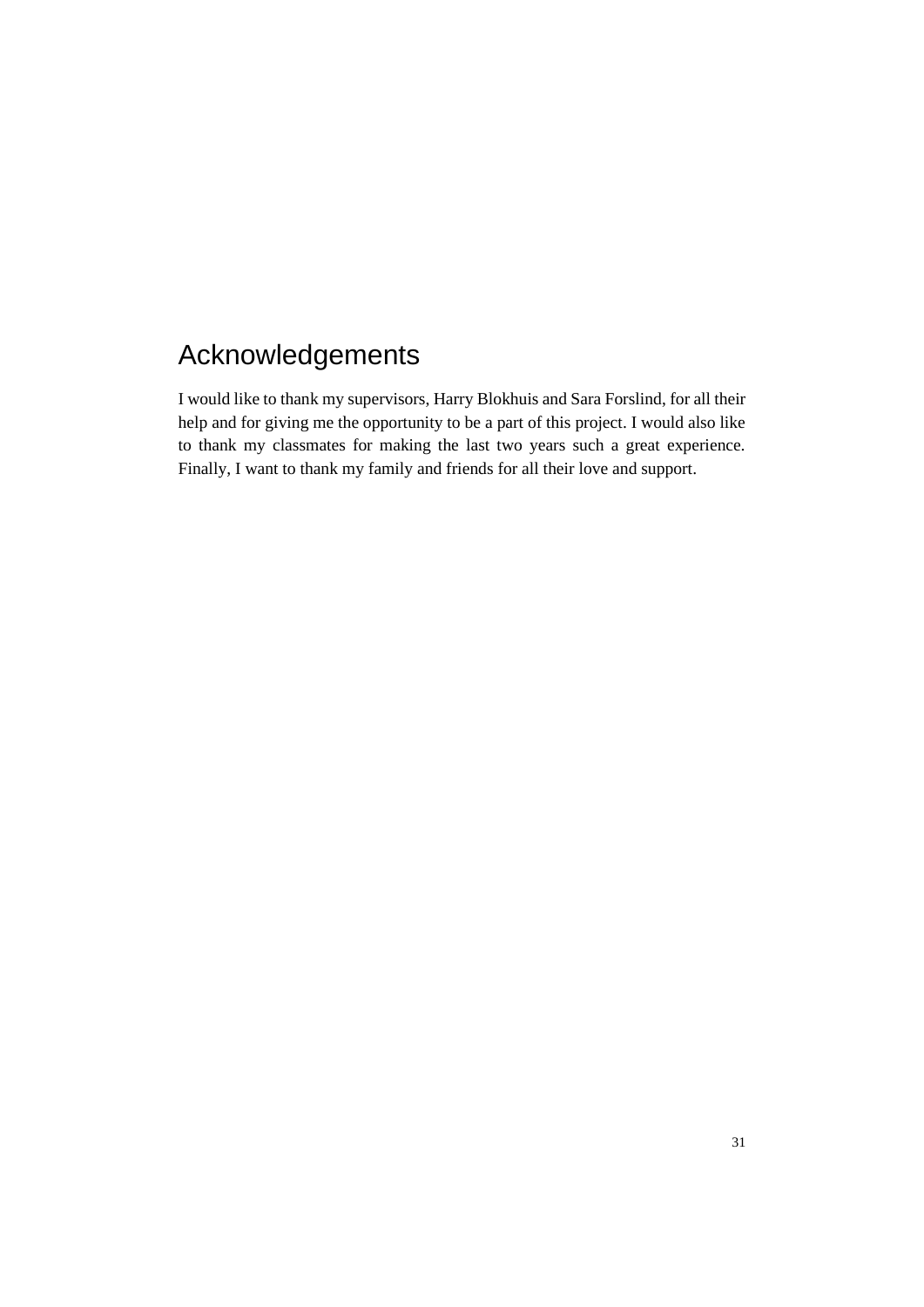# <span id="page-35-0"></span>Popular scientific summary

Sleep occurs in all mammals and birds and appears to be especially important for young animals. Sleep has been found to have an effect on learning and memory and a lack of sleep can lead to an individual being more fearful. Therefore, it is important to take an animal species rest and sleep behaviour into consideration when evaluating the design and management of different husbandry systems. In today's broiler production the chickens are raised away from the mother hen in very large groups. This leads to the chickens not being very synchronized in their resting behaviour and active chicks disturb resting chicks. This is notably different from the wild where the chickens sleep under the hen on the ground for the first few weeks of their life. In this study we wanted to evaluate if access to brooders would help the chickens synchronize their behaviour, and lead to better sleep, and thereby improve their memory and make them less fearful. To test this three different treatments were used on 10 pens with 60 chickens in each pen. In four pens chickens were raised with access to heated brooders, three pens had cold brooders and in three pens the chickens were raised without any brooder. Their behaviours in the pens were observed on 7 and 21 days of age to measure how synchronized they were in their behaviours. At 2 weeks of age 14 individuals from each treatment got to partake in a reversal learning test. In this test the chickens got to walk through a T-maze and learn that on one side there was a reward in the form of other chicks and mealworms. When the chickens had learned the reward was moved to the other side of the Tmaze and it was recorded how many tries the chickens needed to learn where the reward now was. At 9 and 19 days of age five individuals from each pen got to partake in a tonic immobility test to measure their fearfulness. In this test the chickens were placed on their backs to induce tonic immobility and the time until their first head movement and until they jumped up was recorded. At 7 days of age the chickens that had access to cold or heated brooders were more synchronized in their comfort behaviours and the chickens with heated brooders also had a tendency to be more synchronized in their standing. At 21 days of age the chickens that had access to heated brooders were more synchronized in their resting, however the